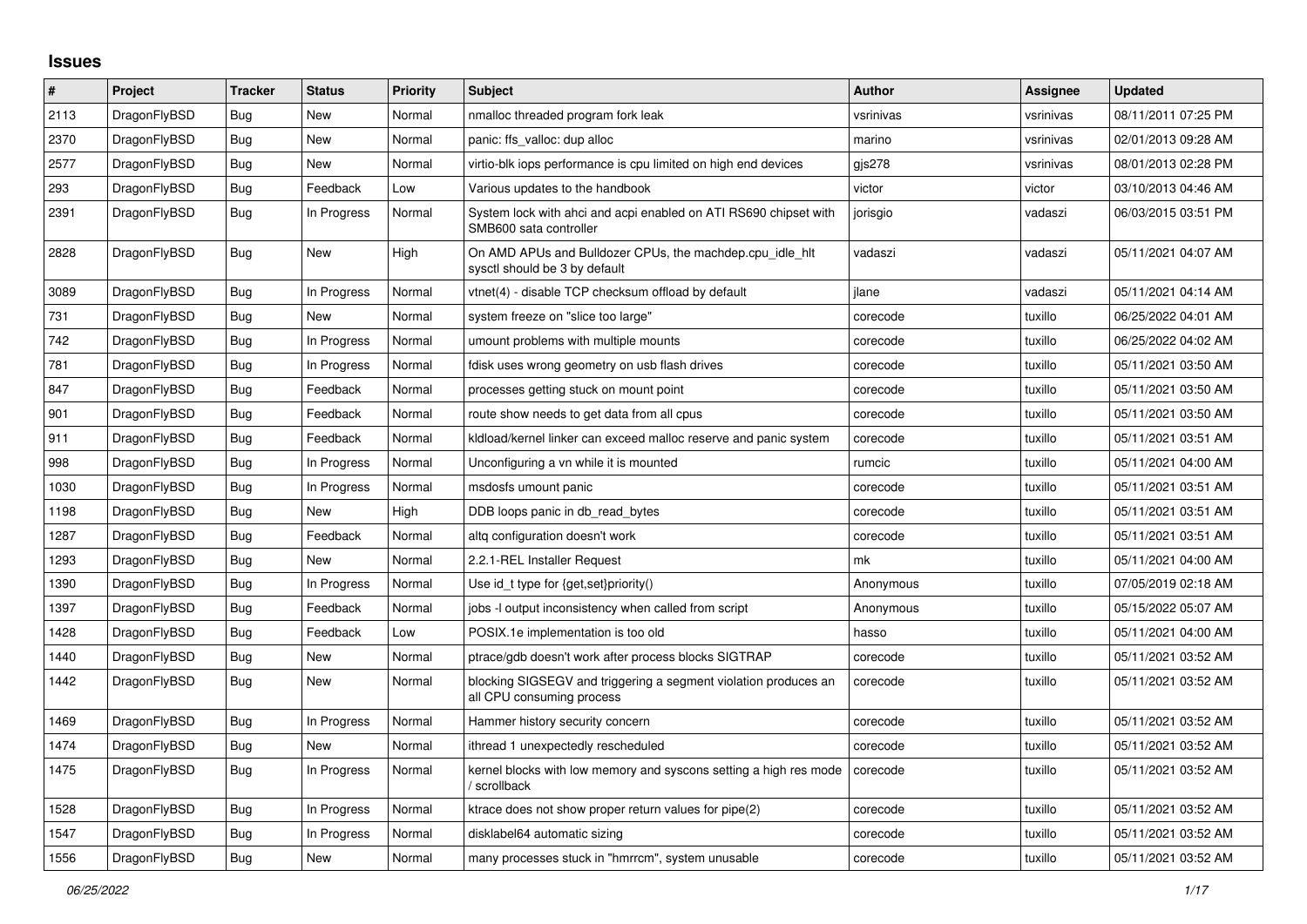| $\vert$ # | Project      | <b>Tracker</b> | <b>Status</b> | <b>Priority</b> | <b>Subject</b>                                                                             | <b>Author</b>    | <b>Assignee</b> | Updated             |
|-----------|--------------|----------------|---------------|-----------------|--------------------------------------------------------------------------------------------|------------------|-----------------|---------------------|
| 1579      | DragonFlyBSD | <b>Bug</b>     | Feedback      | Normal          | dfly 2.4.1 does not like HP DL360G4p and Smart Array 6400 with<br>MSA <sub>20</sub>        | tomaz.borstnar   | tuxillo         | 06/02/2014 02:44 PM |
| 1583      | DragonFlyBSD | Bug            | In Progress   | Normal          | panic: assertion: cursor->trans->sync_lock_refs > 0 in<br>hammer recover cursor            | corecode         | tuxillo         | 05/11/2021 03:53 AM |
| 1584      | DragonFlyBSD | <b>Bug</b>     | In Progress   | Normal          | can't use ssh from jail: debug1: read passphrase: can't open<br>/dev/tty: Device busy      | corecode         | tuxillo         | 05/11/2021 03:53 AM |
| 1587      | DragonFlyBSD | <b>Bug</b>     | Feedback      | Normal          | can't gdb across fork                                                                      | corecode         | tuxillo         | 05/11/2021 03:54 AM |
| 1700      | DragonFlyBSD | Submit         | In Progress   | Normal          | skip boot2 menu on <enter></enter>                                                         | Johannes.Hofmann | tuxillo         | 05/15/2022 08:35 AM |
| 1819      | DragonFlyBSD | <b>Bug</b>     | In Progress   | Low             | truss - Major revamping task list                                                          | tuxillo          | tuxillo         | 11/27/2021 08:45 AM |
| 1876      | DragonFlyBSD | <b>Bug</b>     | <b>New</b>    | Normal          | devfs in jail + logging out from console(ttyv1+) -> panic                                  | qhwt.dfly        | tuxillo         | 05/31/2022 03:24 PM |
| 1921      | DragonFlyBSD | <b>Bug</b>     | In Progress   | Normal          | we miss mlockall                                                                           | alexh            | tuxillo         | 06/18/2022 04:08 AM |
| 2358      | DragonFlyBSD | Bug            | In Progress   | Normal          | DFBSD v3.0.2.32.g928ca - panic: hammer: insufficient undo FIFO<br>space!                   | tuxillo          | tuxillo         | 05/10/2021 02:50 AM |
| 2416      | DragonFlyBSD | Bug            | <b>New</b>    | Normal          | ".' entry can be removed on mounted nfs filesystem                                         | ftigeot          | tuxillo         | 06/03/2014 04:40 AM |
| 2438      | DragonFlyBSD | Submit         | Feedback      | Normal          | <b>TRIM</b> fixes                                                                          | Anonymous        | tuxillo         | 05/11/2021 03:45 AM |
| 2496      | DragonFlyBSD | Bug            | New           | Normal          | NTFS malloc limit exceeded                                                                 | plasmob          | tuxillo         | 02/19/2013 08:47 AM |
| 2717      | DragonFlyBSD | Submit         | Feedback      | Normal          | Out of range numeric handling                                                              | dclink           | tuxillo         | 05/11/2021 04:08 AM |
| 2721      | DragonFlyBSD | Submit         | Feedback      | Low             | Some few zalloc calls to objcache ones replacements                                        | dclink           | tuxillo         | 05/11/2021 04:08 AM |
| 3028      | DragonFlyBSD | <b>Bug</b>     | In Progress   | Normal          | installer: confusion of set/get disk encryption passphrase dialogs                         | liweitianux      | tuxillo         | 06/03/2022 05:13 PM |
| 3145      | DragonFlyBSD | Submit         | In Progress   | Normal          | Update libelf to FreeBSD 12 current and build as base library usable<br>by ports           | davshao          | tuxillo         | 08/20/2021 03:58 PM |
| 3160      | DragonFlyBSD | Submit         | In Progress   | Normal          | State the implementation difference in pkill/pgrep manual                                  | sevan            | tuxillo         | 06/03/2022 05:15 PM |
| 3205      | DragonFlyBSD | Bug            | Feedback      | High            | Go compiler net test failing                                                               | t dfbsd          | tuxillo         | 05/10/2021 02:45 AM |
| 3295      | DragonFlyBSD | <b>Bug</b>     | In Progress   | Normal          | Adapt devel/libvirt for nvmm                                                               | tuxillo          | tuxillo         | 11/03/2021 04:56 PM |
| 3314      | DragonFlyBSD | Bug            | <b>New</b>    | Normal          | Bring virtio console(4) from FreeBSD                                                       | tuxillo          | tuxillo         | 05/29/2022 08:24 AM |
| 3318      | DragonFlyBSD | <b>Bug</b>     | In Progress   | Normal          | Segmenation fault when a process resumed with checkpt exits                                | zabolekar        | tuxillo         | 06/18/2022 08:24 AM |
| 341       | DragonFlyBSD | <b>Bug</b>     | <b>New</b>    | Normal          | Vinum erroneously repors devices as busy                                                   | corecode         | swildner        | 01/21/2012 04:50 AM |
| 1714      | DragonFlyBSD | <b>Bug</b>     | <b>New</b>    | Low             | hwpmc                                                                                      | alexh            | swildner        | 08/18/2012 02:03 PM |
| 2252      | DragonFlyBSD | Bug            | New           | Low             | snd hda not useable if loaded via /boot/loader.conf                                        | xbit             | swildner        | 12/14/2011 12:23 AM |
| 2265      | DragonFlyBSD | Bug            | New           | Normal          | mbsrtowcs does not properly handle invalid mbstate_t in ps                                 | c.turner1        | swildner        | 01/10/2012 07:56 PM |
| 2585      | DragonFlyBSD | Bug            | New           | Normal          | Dfly 3.4.3 on ESXi 5.1, HP Smart Array P410 passthrough<br>recognised, but not functioning | yggdrasil        | swildner        | 05/09/2022 08:14 AM |
| 1302      | DragonFlyBSD | <b>Bug</b>     | In Progress   | Normal          | Checkpoint regression?                                                                     | sjg              | sjg             | 07/10/2013 05:22 PM |
| 1532      | DragonFlyBSD | <b>Bug</b>     | New           | Low             | jemalloc doesn't work on DragonFly                                                         | hasso            | sjg             | 08/02/2011 01:14 AM |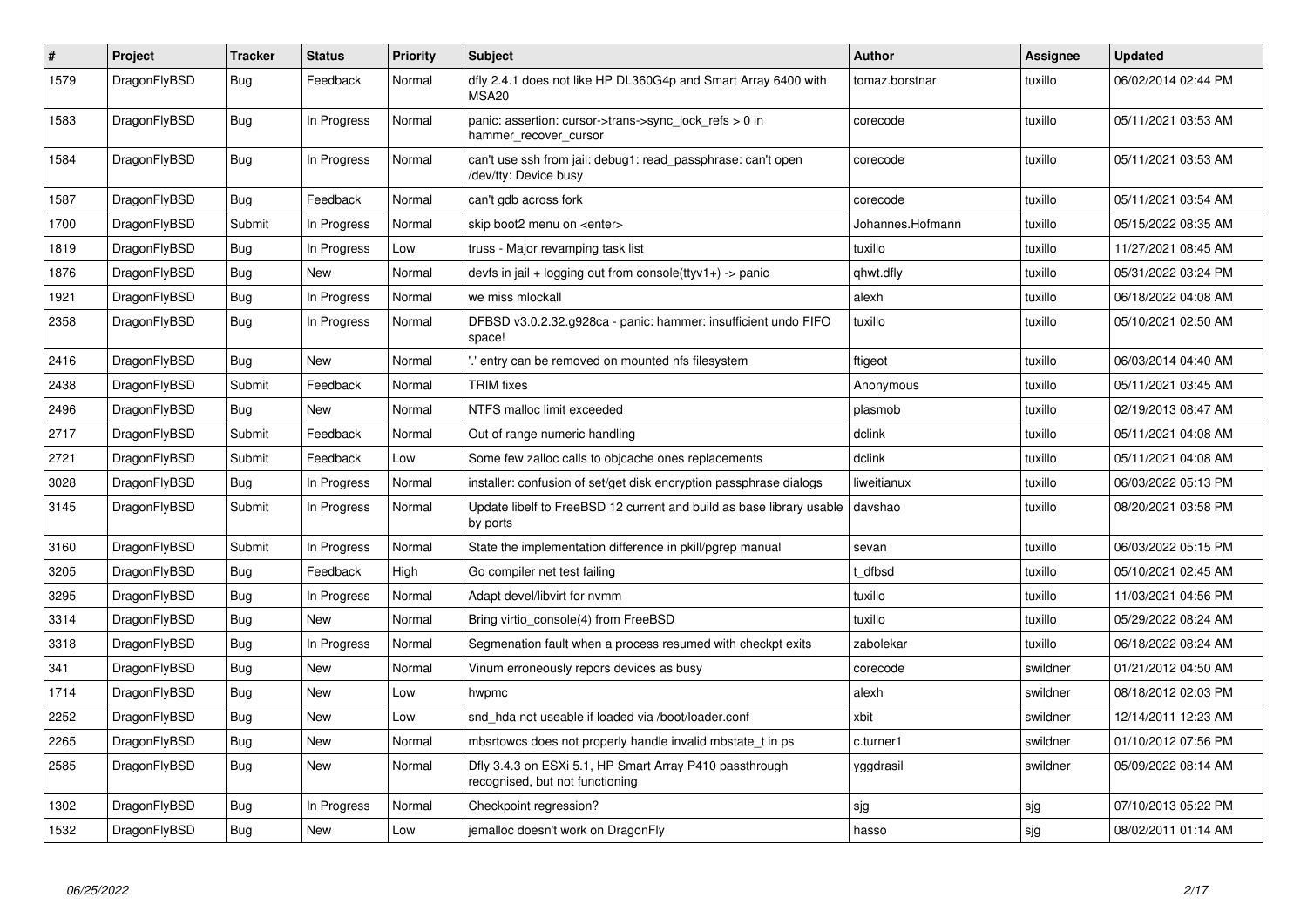| $\sharp$ | Project      | <b>Tracker</b> | <b>Status</b> | <b>Priority</b> | Subject                                                                                                                                                  | Author            | Assignee  | <b>Updated</b>      |
|----------|--------------|----------------|---------------|-----------------|----------------------------------------------------------------------------------------------------------------------------------------------------------|-------------------|-----------|---------------------|
| 1769     | DragonFlyBSD | <b>Bug</b>     | New           | Normal          | panic: assertion: _tp->tt_msg->tt_cpuid == mycpuid in<br>tcp_callout_active                                                                              | pavalos           | sjg       | 05/15/2022 11:07 AM |
| 168      | DragonFlyBSD | <b>Bug</b>     | In Progress   | Normal          | Livelocked limit engaged while trying to setup IPW wireless                                                                                              | mschacht          | sepherosa | 05/11/2021 04:05 AM |
| 2825     | DragonFlyBSD | <b>Bug</b>     | New           | High            | 3x dhclient = hanging system (objcache exhausted)                                                                                                        | jaccovonb         | sepherosa | 05/11/2021 03:55 AM |
| 600      | DragonFlyBSD | <b>Bug</b>     | New           | Low             | /sys/libkern/karc4random                                                                                                                                 | robin_carey5      | profmakx  | 01/19/2015 03:07 AM |
| 2746     | DragonFlyBSD | <b>Bug</b>     | New           | Normal          | some fraction of xterms started from the xmonad window manager<br>get killed with SIGALRM                                                                | isenmann          | profmakx  | 12/28/2014 02:51 AM |
| 2822     | DragonFlyBSD | <b>Bug</b>     | New           | Normal          | USB 3.0 stick throws "reading primary partition table: error<br>accessing offset 000[] for 152" error, while the stick works on any<br>other OS I tested | revuwa            | profmakx  | 06/29/2015 05:56 AM |
| 679      | DragonFlyBSD | Bug            | New           | Low             | Netgraph backward compatibility for old *LEN constants                                                                                                   | nant              | nant      | 02/18/2014 05:45 AM |
| 2549     | DragonFlyBSD | <b>Bug</b>     | In Progress   | Normal          | netgraph7: Kernel page fault.                                                                                                                            | russiane39        | nant      | 05/10/2013 11:20 PM |
| 1969     | DragonFlyBSD | Bug            | New           | Normal          | pf-related network problem                                                                                                                               | pavalos           | lentferj  | 02/01/2011 06:57 PM |
| 385      | DragonFlyBSD | Bug            | Feedback      | Low             | Mail archive address removal                                                                                                                             | justin            | justin    | 03/09/2013 11:24 AM |
| 1946     | DragonFlyBSD | Bug            | <b>New</b>    | Normal          | ieee80211 panic                                                                                                                                          | pavalos           | josepht   | 01/27/2011 06:00 PM |
| 1964     | DragonFlyBSD | Bug            | New           | Normal          | iwn (panic assertion : wlan assert serialized)                                                                                                           | sjmm.ptr          | josepht   | 02/01/2011 12:57 PM |
| 1593     | DragonFlyBSD | Bug            | Feedback      | Normal          | panic: assertion: ccb == ap->ap_err_ccb in ahci_put_err_ccb                                                                                              | ftigeot           | ftigeot   | 05/15/2022 05:09 AM |
| 2870     | DragonFlyBSD | Bug            | New           | High            | Broken text and icons when glamor acceleration is used                                                                                                   | 375gnu            | ftigeot   | 01/31/2016 12:13 AM |
| 3031     | DragonFlyBSD | Submit         | In Progress   | Normal          | Update drm/radeon to Linux 4.7.10 as much as possible                                                                                                    | davshao           | ftigeot   | 08/19/2021 12:33 PM |
| 1411     | DragonFlyBSD | Bug            | Feedback      | Normal          | Burning doesn't work with ahci(4)                                                                                                                        | hasso             | dillon    | 05/11/2021 04:00 AM |
| 1831     | DragonFlyBSD | Bug            | Feedback      | High            | HAMMER "malloc limit exceeded" panic                                                                                                                     | eocallaghan       | dillon    | 06/04/2022 04:38 AM |
| 2037     | DragonFlyBSD | <b>Bug</b>     | Feedback      | Normal          | Panic Bad link elm while building packages                                                                                                               | ftigeot           | dillon    | 04/21/2011 07:20 AM |
| 2092     | DragonFlyBSD | Bug            | <b>New</b>    | Normal          | Panic: Bad link elm 0x next->prev != elm                                                                                                                 | masterblaster     | dillon    | 12/04/2011 12:49 PM |
| 2819     | DragonFlyBSD | Bug            | In Progress   | Normal          | Random micro system freezes after a week of uptime                                                                                                       | ftigeot           | dillon    | 08/16/2015 08:46 PM |
| 3154     | DragonFlyBSD | Submit         | New           | Normal          | Update serial handling in bootloader                                                                                                                     | ddegroot          | dillon    | 11/06/2018 11:21 PM |
| 1127     | DragonFlyBSD | Bug            | Feedback      | Low             | cdrom drive not detected                                                                                                                                 | tgr               | corecode  | 01/15/2015 08:55 AM |
| 1430     | DragonFlyBSD | <b>Bug</b>     | New           | Normal          | Buggy w(1)?                                                                                                                                              | hasso             | alexh     | 11/24/2010 08:09 AM |
| 1538     | DragonFlyBSD | <b>Bug</b>     | New           | Low             | mountroot should probe file systems                                                                                                                      | corecode          | alexh     | 11/24/2010 06:35 PM |
| 2100     | DragonFlyBSD | <b>Bug</b>     | Feedback      | Normal          | devfs related panic                                                                                                                                      | sepherosa         | alexh     | 07/10/2011 02:29 PM |
| 2353     | DragonFlyBSD | <b>Bug</b>     | In Progress   | Normal          | panic: assertion "gd->gd_spinlocks_wr == 0" failed in<br>bsd4 schedulerclock                                                                             | jaydg             | alexh     | 11/28/2012 01:57 AM |
| 243      | DragonFlyBSD | <b>Bug</b>     | Feedback      | Normal          | weird behavior in the shell                                                                                                                              | swildner          |           | 05/31/2022 02:51 PM |
| 285      | DragonFlyBSD | <b>Bug</b>     | Feedback      | Low             | interrupt latency with re without ip address configured                                                                                                  | thomas.nikolajsen |           | 02/20/2014 10:30 AM |
| 331      | DragonFlyBSD | <b>Bug</b>     | In Progress   | Normal          | ftpsesame (aka Bridging S01E03)                                                                                                                          | bastyaelvtars     |           | 03/09/2013 12:28 PM |
| 570      | DragonFlyBSD | <b>Bug</b>     | Feedback      | Normal          | 1.8.x: ACPI problems                                                                                                                                     | qhwt+dfly         |           | 06/02/2014 03:45 AM |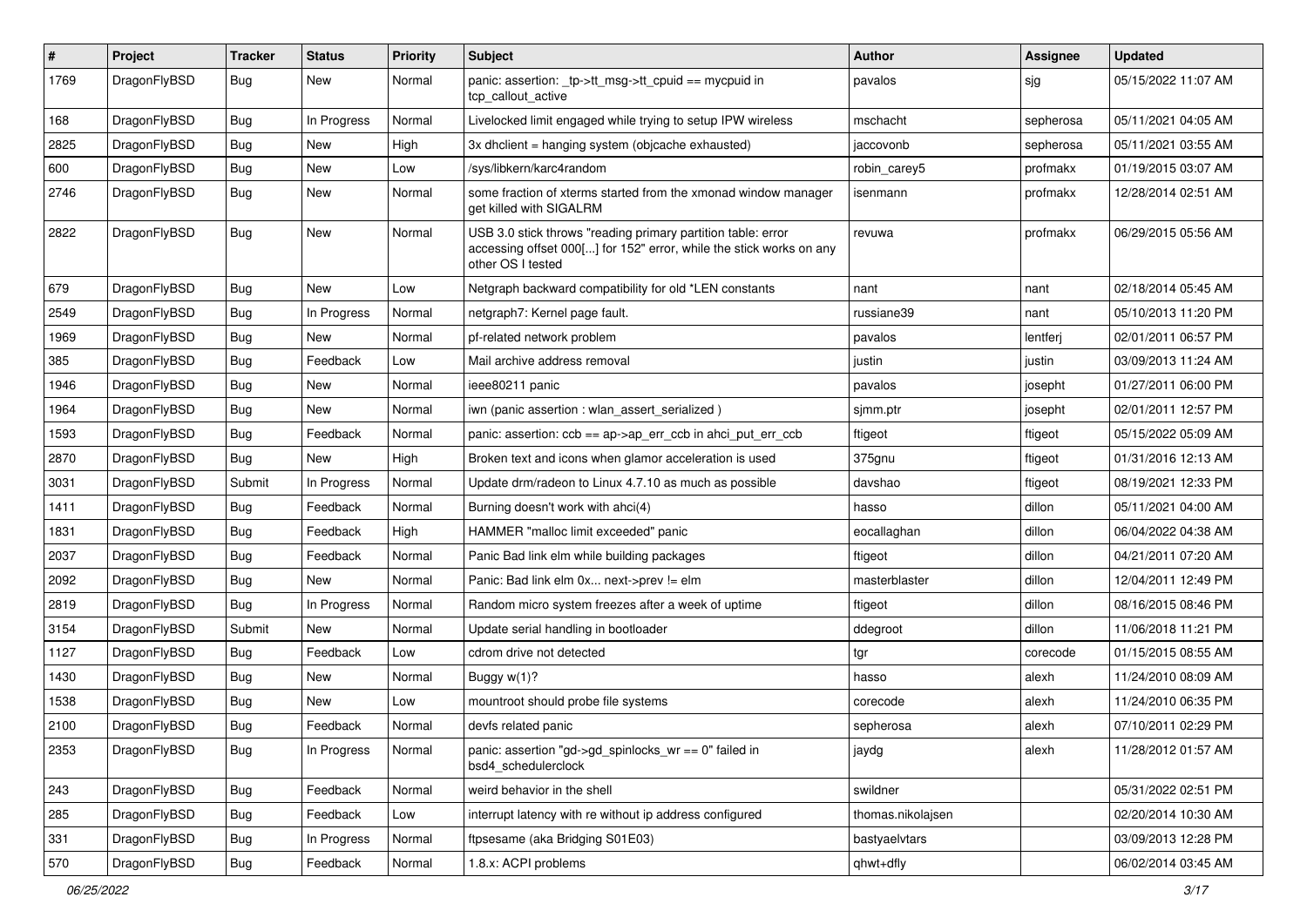| $\pmb{\#}$ | Project      | <b>Tracker</b> | <b>Status</b> | <b>Priority</b> | <b>Subject</b>                                                                  | <b>Author</b>      | Assignee | Updated             |
|------------|--------------|----------------|---------------|-----------------|---------------------------------------------------------------------------------|--------------------|----------|---------------------|
| 599        | DragonFlyBSD | <b>Bug</b>     | <b>New</b>    | Urgent          | 1.9.0 reproducable panic                                                        | pavalos            |          | 12/22/2010 01:08 AM |
| 604        | DragonFlyBSD | Bug            | In Progress   | Normal          | 1.8.1-RELEASE - clock runs fast on mainboard ASUS P5A-B                         | veti               |          | 05/11/2021 03:55 AM |
| 725        | DragonFlyBSD | Bug            | In Progress   | Low             | 'make distribution' fails w/'ro' /usr/obj                                       | c.turner           |          | 03/09/2013 01:01 PM |
| 806        | DragonFlyBSD | Bug            | Feedback      | Normal          | boot error on MacBook                                                           | tralamazza         |          | 06/04/2022 05:28 AM |
| 846        | DragonFlyBSD | Bug            | Feedback      | Normal          | USB bugs:usb mouse can't used!                                                  | frankning          |          | 01/15/2015 08:36 AM |
| 884        | DragonFlyBSD | Bug            | In Progress   | High            | Performance/memory problems under filesystem IO load                            | hasso              |          | 05/11/2021 03:50 AM |
| 979        | DragonFlyBSD | <b>Bug</b>     | Feedback      | Normal          | Failure-prone USB mass storage (SB600? msdosfs? CAM?)                           | floid              |          | 01/15/2015 08:38 AM |
| 989        | DragonFlyBSD | <b>Bug</b>     | <b>New</b>    | Normal          | installer/fdisk trouble with wrapped values                                     | Discodestroyer     |          | 02/18/2014 06:27 AM |
| 1101       | DragonFlyBSD | Bug            | Feedback      | Normal          | ohci related panic                                                              | polachok           |          | 05/11/2021 04:00 AM |
| 1144       | DragonFlyBSD | Bug            | Feedback      | Normal          | Incorrect clock under KVM                                                       | msylvan            |          | 03/09/2013 01:17 PM |
| 1148       | DragonFlyBSD | Bug            | In Progress   | Low             | BCM4311 wireless network adapter detected but not functional                    | archimedes.gaviola |          | 05/11/2021 04:00 AM |
| 1181       | DragonFlyBSD | Bug            | In Progress   | Normal          | ACX111 panic                                                                    | elekktretterr      |          | 05/11/2021 04:00 AM |
| 1185       | DragonFlyBSD | <b>Bug</b>     | <b>New</b>    | High            | need a tool to merge changes into /etc                                          | wa1ter             |          | 02/18/2014 06:02 AM |
| 1192       | DragonFlyBSD | Submit         | <b>New</b>    | Normal          | KKASSERTs in sys/kern/uipc {msg,socket}.c are too strict                        | rumcic             |          | 05/11/2021 04:07 AM |
| 1193       | DragonFlyBSD | Bug            | <b>New</b>    | Normal          | kernel doesn't recognize cdrom drive                                            | nonsolosoft        |          | 01/25/2014 09:11 PM |
| 1194       | DragonFlyBSD | Bug            | New           | Normal          | SCSI errors while trying to copy photos from my camera                          | elekktretterr      |          | 01/14/2015 04:39 PM |
| 1218       | DragonFlyBSD | Bug            | In Progress   | Normal          | panic: assertion: $error == 0$ in hammer start transaction                      | rumcic             |          | 05/11/2021 04:00 AM |
| 1246       | DragonFlyBSD | <b>Bug</b>     | New           | Normal          | bad resolution (monitor desync) with livedvd                                    | Przem0l            |          | 02/18/2014 06:29 AM |
| 1249       | DragonFlyBSD | Bug            | Feedback      | Normal          | panic: ffs_vfree: freeing free inode                                            | rumcic             |          | 03/10/2013 05:13 AM |
| 1250       | DragonFlyBSD | <b>Bug</b>     | Feedback      | Normal          | Panic upon plugging an USB flash drive into the machine                         | rumcic             |          | 03/10/2013 05:17 AM |
| 1282       | DragonFlyBSD | Bug            | Feedback      | Normal          | panic (trap 12) when booting SMP kernel on Atom 330 (dual core)                 | tomaz.borstnar     |          | 05/11/2021 04:00 AM |
| 1307       | DragonFlyBSD | Bug            | In Progress   | Normal          | hammer tid -2 shows unexpected result                                           | corecode           |          | 10/18/2016 05:29 PM |
| 1313       | DragonFlyBSD | Bug            | New           | Low             | Signal code in kernel needs major overhaul (signal queues,<br>si code, si addr) | hasso              |          | 05/11/2021 04:00 AM |
| 1330       | DragonFlyBSD | Bug            | Feedback      | Normal          | Hammer, usb disk, SYNCHRONIZE CACHE failure                                     | josepht            |          | 06/02/2014 04:56 AM |
| 1332       | DragonFlyBSD | <b>Bug</b>     | Feedback      | Normal          | DFBSD 2.2 - Booting usbcdrom/usbsticks on thinkpad hangs on<br>"BTX Halted"     | tuxillo            |          | 05/11/2021 04:00 AM |
| 1336       | DragonFlyBSD | Bug            | In Progress   | Normal          | Still looking for reports of missed directory entries w/ HAMMER                 | dillon             |          | 05/11/2021 04:00 AM |
| 1368       | DragonFlyBSD | <b>Bug</b>     | In Progress   | Normal          | suspend signal race?                                                            | qhwt+dfly          |          | 05/11/2021 03:51 AM |
| 1387       | DragonFlyBSD | Bug            | Feedback      | Normal          | zero-size malloc and ps: kvm getprocs: Bad address                              | qhwt+dfly          |          | 05/11/2021 04:00 AM |
| 1398       | DragonFlyBSD | Submit         | In Progress   | Normal          | hdestroy(3) restricts hash key to point to malloc'ed space                      | Anonymous          |          | 08/20/2021 04:06 PM |
| 1429       | DragonFlyBSD | Bug            | Feedback      | Normal          | vkernel bug - "mfree: m->m_nextpkt != NULL"                                     | dillon             |          | 05/11/2021 04:00 AM |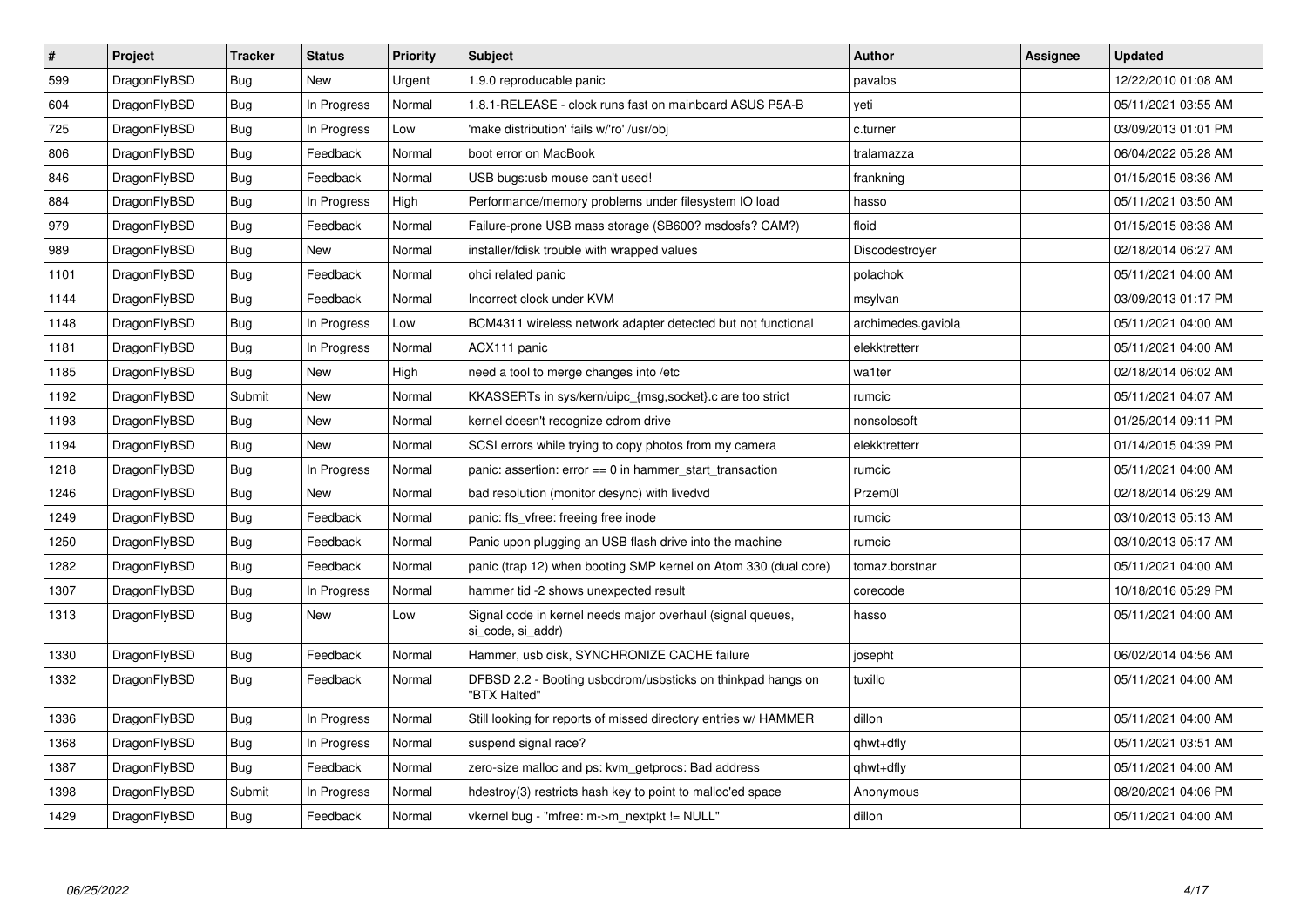| $\pmb{\#}$ | Project      | <b>Tracker</b> | <b>Status</b> | <b>Priority</b> | Subject                                                                                                                                                   | Author        | Assignee | <b>Updated</b>      |
|------------|--------------|----------------|---------------|-----------------|-----------------------------------------------------------------------------------------------------------------------------------------------------------|---------------|----------|---------------------|
| 1448       | DragonFlyBSD | Bug            | Feedback      | Normal          | panic: assertion: _tp->tt_msg->tt_cpuid == mycpuid in<br>tcp_callout_active tcp_output tcp_usr_send netmsg_pru_send<br>netmsg_service tcpmsg_service_loop | dillon        |          | 05/11/2021 04:00 AM |
| 1454       | DragonFlyBSD | <b>Bug</b>     | Feedback      | Normal          | Unable to boot from external USB DVD drive                                                                                                                | elekktretterr |          | 05/11/2021 04:01 AM |
| 1456       | DragonFlyBSD | <b>Bug</b>     | Feedback      | Normal          | Microsoft wireless desktop problems                                                                                                                       | elekktretterr |          | 01/15/2015 08:34 AM |
| 1463       | DragonFlyBSD | <b>Bug</b>     | New           | Normal          | Mountroot before drives are initialized                                                                                                                   | elekktretterr |          | 12/07/2010 01:30 PM |
| 1481       | DragonFlyBSD | Bug            | Feedback      | Normal          | panic: assertion: kva_p(buf) in soopt_from_kbuf (after ipfw pipe<br>show, 2.2.1-R)                                                                        | combiner      |          | 05/11/2021 04:01 AM |
| 1486       | DragonFlyBSD | <b>Bug</b>     | Feedback      | Normal          | Interrupt storm related to SATA DVD device                                                                                                                | hasso         |          | 05/11/2021 04:01 AM |
| 1489       | DragonFlyBSD | Bug            | Feedback      | Normal          | panic: ufs dirbad: bad dir                                                                                                                                | rumcic        |          | 03/10/2013 04:34 AM |
| 1502       | DragonFlyBSD | <b>Bug</b>     | In Progress   | Normal          | Lock while deleting files from nohistory HAMMER directories                                                                                               | hasso         |          | 03/10/2013 04:28 AM |
| 1521       | DragonFlyBSD | Bug            | Feedback      | Normal          | amd64 2.4 livecd won't mount root at boot                                                                                                                 | bolapara      |          | 01/28/2018 03:45 AM |
| 1525       | DragonFlyBSD | <b>Bug</b>     | <b>New</b>    | Normal          | boehm-gc problems                                                                                                                                         | hasso         |          | 10/13/2012 07:13 PM |
| 1559       | DragonFlyBSD | <b>Bug</b>     | New           | Normal          | kernel trap                                                                                                                                               | phma          |          | 11/27/2021 08:43 AM |
| 1560       | DragonFlyBSD | <b>Bug</b>     | Feedback      | Normal          | Unable to modify partition table on ThinkPad T61p during install                                                                                          | rehsack       |          | 01/15/2015 08:57 AM |
| 1563       | DragonFlyBSD | <b>Bug</b>     | Feedback      | Normal          | reset(1) doesn't reset terminal to the defaults                                                                                                           | hasso         |          | 03/10/2013 04:17 AM |
| 1577       | DragonFlyBSD | Bug            | Feedback      | Normal          | panic: assertion: leaf->base.obj id == ip->obj id in<br>hammer_ip_delete_range                                                                            | qhwt+dfly     |          | 05/11/2021 04:01 AM |
| 1580       | DragonFlyBSD | Bug            | Feedback      | Normal          | Panic (Fatal trap 12: page fault while in kernel mode) while playing<br>with pf and netif names                                                           | rumcic        |          | 12/21/2018 01:21 AM |
| 1591       | DragonFlyBSD | <b>Bug</b>     | Feedback      | Normal          | Lenovo X301 hangs with AHCI Driver CMD TIMEOUT<br>STS=d0 <bsy></bsy>                                                                                      | eocallaghan   |          | 05/11/2021 04:05 AM |
| 1592       | DragonFlyBSD | Bug            | Feedback      | Normal          | AcpiOSUnmapMemory: Warning, deallocation did not track<br>allocation.                                                                                     | eocallaghan   |          | 06/02/2014 07:45 AM |
| 1594       | DragonFlyBSD | <b>Bug</b>     | <b>New</b>    | Normal          | Kernel panic during boot from Live CD on Dell E6400                                                                                                       | bodie         |          | 05/11/2021 03:54 AM |
| 1613       | DragonFlyBSD | <b>Bug</b>     | Feedback      | Normal          | USB Keyboard not working on master                                                                                                                        | elekktretterr |          | 05/11/2021 04:05 AM |
| 1618       | DragonFlyBSD | <b>Bug</b>     | Feedback      | Normal          | collision for 'struct pmap' when using RPC and <sys user.h=""></sys>                                                                                      | carenas       |          | 05/11/2021 04:05 AM |
| 1634       | DragonFlyBSD | <b>Bug</b>     | New           | Normal          | panic: spin lock: 0xe4ad1320, indefinitive wait!                                                                                                          | elekktretterr |          | 01/19/2015 03:21 AM |
| 1661       | DragonFlyBSD | <b>Bug</b>     | In Progress   | Normal          | panic on password entry mount smb filesystem                                                                                                              | vsrinivas     |          | 11/27/2021 08:29 AM |
| 1668       | DragonFlyBSD | <b>Bug</b>     | Feedback      | Normal          | Power button not working                                                                                                                                  | elekktretterr |          | 03/10/2013 06:22 AM |
| 1669       | DragonFlyBSD | Bug            | In Progress   | Normal          | Drive wont open using button                                                                                                                              | elekktretterr |          | 02/29/2012 12:05 PM |
| 1672       | DragonFlyBSD | Bug            | Feedback      | Normal          | panic (trap 12) around btree_search() in 2.4.1-RELEASE                                                                                                    | floid         |          | 01/19/2015 03:36 AM |
| 1695       | DragonFlyBSD | <b>Bug</b>     | New           | Normal          | NFS-related system breakdown                                                                                                                              | Anonymous     |          | 04/10/2014 12:35 AM |
| 1717       | DragonFlyBSD | <b>Bug</b>     | Feedback      | Normal          | HAMMER panic in hammer_cursor_down()                                                                                                                      | josepht1      |          | 05/11/2021 04:05 AM |
| 1718       | DragonFlyBSD | Bug            | Feedback      | Normal          | IDE disk drive not detected by x86_64 2.6.1 Live CD                                                                                                       | bcox          |          | 11/27/2021 08:25 AM |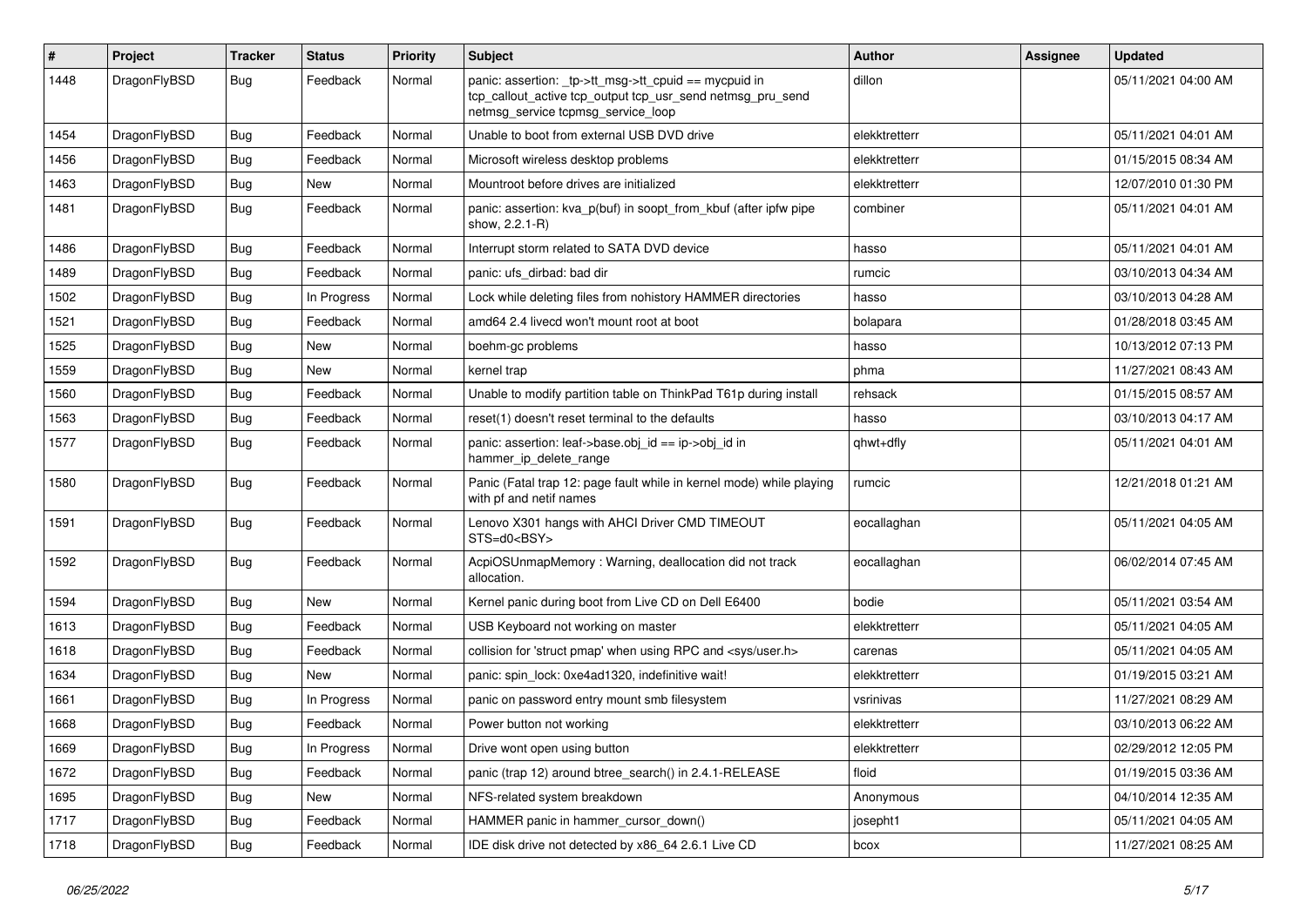| #    | Project      | <b>Tracker</b> | <b>Status</b> | <b>Priority</b> | <b>Subject</b>                                                                                                                                                                                    | Author             | Assignee | <b>Updated</b>      |
|------|--------------|----------------|---------------|-----------------|---------------------------------------------------------------------------------------------------------------------------------------------------------------------------------------------------|--------------------|----------|---------------------|
| 1727 | DragonFlyBSD | <b>Bug</b>     | Feedback      | Normal          | CD boot panic (2.6.1) (usb?)                                                                                                                                                                      | kiril              |          | 05/15/2022 05:10 AM |
| 1744 | DragonFlyBSD | <b>Bug</b>     | In Progress   | Normal          | HAMMER fsstress panic in hammer setup child callback                                                                                                                                              | vsrinivas          |          | 05/11/2021 04:05 AM |
| 1745 | DragonFlyBSD | <b>Bug</b>     | Feedback      | Normal          | kmalloc panic                                                                                                                                                                                     | josepht            |          | 05/11/2021 04:05 AM |
| 1749 | DragonFlyBSD | <b>Bug</b>     | In Progress   | Normal          | HAMMER fsstress panic in hammer flush inode core<br>'ip->flush_state != HAMMER_FST_FLUSH'                                                                                                         | vsrinivas          |          | 05/11/2021 04:06 AM |
| 1774 | DragonFlyBSD | <b>Bug</b>     | New           | Normal          | New IP header cleanup branch available for testing                                                                                                                                                | dillon             |          | 05/15/2022 10:59 AM |
| 1786 | DragonFlyBSD | <b>Bug</b>     | New           | Normal          | Calling NULL function pointer initiates panic loop                                                                                                                                                | sjg                |          | 10/11/2010 05:28 PM |
| 1818 | DragonFlyBSD | Bug            | New           | Normal          | panic: Bad tailq NEXT (kqueue issue ?)                                                                                                                                                            | ftigeot            |          | 05/15/2022 11:40 AM |
| 1824 | DragonFlyBSD | Bug            | Feedback      | Normal          | kernel panic, x86, 2.7.3.859.ge5104                                                                                                                                                               | akirchhoff135014   |          | 03/10/2013 07:49 AM |
| 1826 | DragonFlyBSD | <b>Bug</b>     | New           | Normal          | panic during boot: assertion so->so_port  in tcp_input                                                                                                                                            | ftigeot            |          | 05/15/2022 11:05 AM |
| 1836 | DragonFlyBSD | <b>Bug</b>     | New           | Normal          | Incorrect TCP checksum show up in tcpdump                                                                                                                                                         | robgar1            |          | 05/15/2022 11:22 AM |
| 1850 | DragonFlyBSD | <b>Bug</b>     | New           | Normal          | volume-add on hammer root fs panic                                                                                                                                                                | Johannes.Hofmann   |          | 04/18/2019 04:27 AM |
| 1860 | DragonFlyBSD | Bug            | Feedback      | Normal          | Panic while creating UFS fs on vn(4) for initrd                                                                                                                                                   | matthias           |          | 02/29/2012 07:16 AM |
| 1861 | DragonFlyBSD | <b>Bug</b>     | New           | Normal          | panic via kprintf (lockmgr called in a hard section)                                                                                                                                              | vsrinivas          |          | 10/11/2010 12:56 AM |
| 1867 | DragonFlyBSD | <b>Bug</b>     | New           | Normal          | it(4) motherboard and fan problems                                                                                                                                                                | tuxillo            |          | 07/08/2011 10:48 AM |
| 1873 | DragonFlyBSD | <b>Bug</b>     | New           | Normal          | Panic upon usb mouse detach and reattaching                                                                                                                                                       | rumcic             |          | 02/01/2011 09:53 AM |
| 1874 | DragonFlyBSD | <b>Bug</b>     | New           | Normal          | mpd listening on all IPs, accepting only on one                                                                                                                                                   | rumcic             |          | 05/08/2011 01:01 PM |
| 1877 | DragonFlyBSD | Bug            | New           | Normal          | Freeze during 1st hammer cleanup after new install                                                                                                                                                | elekktretterr      |          | 05/15/2022 11:43 AM |
| 1882 | DragonFlyBSD | <b>Bug</b>     | New           | Low             | Idea for handling new USB vendor/device codes                                                                                                                                                     | bmk                |          | 10/20/2010 12:15 PM |
| 1884 | DragonFlyBSD | <b>Bug</b>     | New           | Normal          | System completely freezes while listening music (devbuf: malloc<br>limit exceeded)                                                                                                                | shamaz             |          | 01/24/2011 05:00 PM |
| 1899 | DragonFlyBSD | <b>Bug</b>     | New           | Normal          | Keyboard doesn't work                                                                                                                                                                             | fransm             |          | 05/15/2022 03:32 PM |
| 1907 | DragonFlyBSD | <b>Bug</b>     | New           | Normal          | Hammer crash in hammer_flusher_flush()                                                                                                                                                            | swildner           |          | 11/11/2010 05:07 AM |
| 1913 | DragonFlyBSD | Bug            | New           | Normal          | panic: assertion: ip->flush_state != HAMMER_FST_FLUSH in<br>hammer_flush_inode_core                                                                                                               | swildner           |          | 11/20/2010 05:27 PM |
| 1916 | DragonFlyBSD | <b>Bug</b>     | New           | Normal          | Constant crashes on x86_64 with UFS                                                                                                                                                               | lentferj           |          | 11/21/2010 07:40 PM |
| 1917 | DragonFlyBSD | <b>Bug</b>     | New           | Normal          | panic: assertion: (RB_EMPTY(&ip->rec_tree) && (ip->flags &<br>HAMMER_INODE_XDIRTY) == 0)    (!RB_EMPTY(&ip->rec_tree)<br>&& (ip->flags & HAMMER_INODE_XDIRTY) != 0) in<br>hammer flush inode done | qhwt.dfly          |          | 11/24/2010 03:23 AM |
| 1920 | DragonFlyBSD | <b>Bug</b>     | New           | High            | system hangs                                                                                                                                                                                      | zhtw               |          | 11/22/2010 08:59 AM |
| 1923 | DragonFlyBSD | <b>Bug</b>     | New           | Normal          | Abysmal NFS performance with IPv6                                                                                                                                                                 | ftigeot            |          | 12/05/2010 09:34 PM |
| 1935 | DragonFlyBSD | Bug            | New           | Normal          | mouse does not work after switching between x and console                                                                                                                                         | shamaz             |          | 12/13/2010 10:06 AM |
| 1939 | DragonFlyBSD | <b>Bug</b>     | New           | Normal          | Panic on nightly build and stress test box                                                                                                                                                        | lentferj           |          | 12/18/2010 08:41 AM |
| 1941 | DragonFlyBSD | Bug            | New           | Normal          | wlan config crash                                                                                                                                                                                 | abandon.every.hope |          | 12/24/2010 07:54 PM |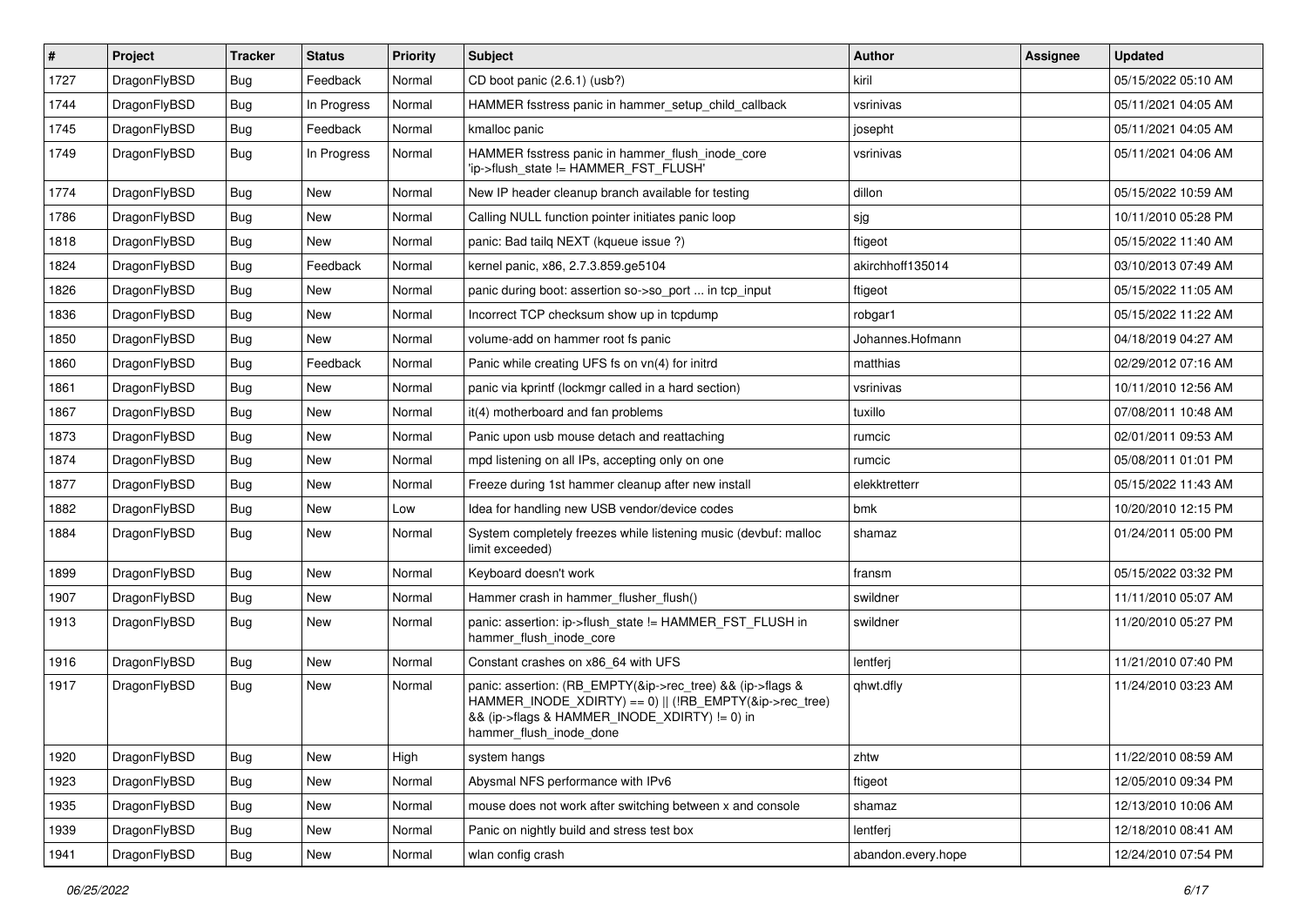| $\vert$ # | Project      | <b>Tracker</b> | <b>Status</b> | <b>Priority</b> | <b>Subject</b>                                                                             | <b>Author</b>     | Assignee | Updated             |
|-----------|--------------|----------------|---------------|-----------------|--------------------------------------------------------------------------------------------|-------------------|----------|---------------------|
| 1942      | DragonFlyBSD | Bug            | New           | Normal          | locking against myself in getcacheblk()?                                                   | qhwt.dfly         |          | 05/31/2022 02:15 PM |
| 1943      | DragonFlyBSD | <b>Bug</b>     | New           | Normal          | hammer assertion panic                                                                     | peter             |          | 12/27/2010 12:45 AM |
| 1944      | DragonFlyBSD | <b>Bug</b>     | New           | Normal          | panic: backing object 0xdea7b258 was somehow re-referenced<br>during collapse!             | sepherosa         |          | 12/27/2010 02:06 AM |
| 1947      | DragonFlyBSD | <b>Bug</b>     | <b>New</b>    | Low             | GA-880GM-UD2H (rev. 1.3) AHCI fails to detect disks at the end of<br>the RAID controller   | eocallaghan       |          | 11/27/2021 08:46 AM |
| 1949      | DragonFlyBSD | <b>Bug</b>     | <b>New</b>    | Normal          | iwn panic                                                                                  | pavalos           |          | 01/30/2011 03:21 AM |
| 1951      | DragonFlyBSD | <b>Bug</b>     | New           | Normal          | dma timeouts at phyaddr on a good hdd                                                      | peur.neu          |          | 01/04/2011 07:12 AM |
| 1959      | DragonFlyBSD | <b>Bug</b>     | <b>New</b>    | Normal          | DFBSD v2.9.1.422.gc98f2 - Panic during boot - IPv6 and PF                                  | tuxillo           |          | 01/13/2011 03:37 AM |
| 1961      | DragonFlyBSD | <b>Bug</b>     | <b>New</b>    | Normal          | Can't create dump from DDB                                                                 | shamaz            |          | 01/29/2011 09:02 PM |
| 1975      | DragonFlyBSD | Bug            | <b>New</b>    | Normal          | Applications seg fault in select() and poll()                                              | rumcic            |          | 05/31/2022 02:58 PM |
| 1982      | DragonFlyBSD | <b>Bug</b>     | New           | Low             | There is no linuxulator on x86-64                                                          | herrgard          |          | 05/31/2022 02:25 PM |
| 1984      | DragonFlyBSD | <b>Bug</b>     | New           | Normal          | hammer mount fails after crash - HAMMER: FIFO record bad head<br>signature                 | thomas.nikolajsen |          | 03/08/2011 06:57 PM |
| 1990      | DragonFlyBSD | <b>Bug</b>     | New           | Normal          | /mnt too large to mount                                                                    | peur.neu          |          | 02/16/2011 11:24 PM |
| 2004      | DragonFlyBSD | Bug            | New           | Normal          | LWKT WAIT IPIQ panic                                                                       | steve             |          | 03/08/2011 05:46 PM |
| 2008      | DragonFlyBSD | Bug            | New           | Normal          | lwkt setcpu remote: td->td flags 00800621 console flood                                    | pavalos           |          | 03/06/2011 09:37 PM |
| 2013      | DragonFlyBSD | Bug            | In Progress   | Normal          | oversized DMA request loop                                                                 | josepht           |          | 05/11/2021 04:06 AM |
| 2020      | DragonFlyBSD | Bug            | New           | Low             | Port brcm80211 driver from Linux to DragonFly BSD                                          | studer            |          | 03/05/2011 10:54 PM |
| 2042      | DragonFlyBSD | <b>Bug</b>     | New           | Normal          | kernel panic, when run boot0cfg                                                            | sepherosa         |          | 05/31/2022 03:01 PM |
| 2045      | DragonFlyBSD | <b>Bug</b>     | <b>New</b>    | Normal          | ral(4): Fatal trap 12: page fault while in kernel mode (two panics)                        | herrgard          |          | 11/03/2011 05:34 PM |
| 2048      | DragonFlyBSD | Bug            | <b>New</b>    | Normal          | panic: ffs_sync: rofs mod                                                                  | pavalos           |          | 04/12/2011 05:45 AM |
| 2051      | DragonFlyBSD | <b>Bug</b>     | New           | Normal          | No ipv6 lan route entry created on 2.10                                                    | ftigeot           |          | 04/21/2011 10:37 AM |
| 2052      | DragonFlyBSD | Bug            | New           | Normal          | Kernel panic: CPU APIC ID out of range                                                     | Anonymous         |          | 05/02/2011 11:06 AM |
| 2055      | DragonFlyBSD | Bug            | New           | Normal          | $ssh + IPV6 + bridge \Rightarrow$ connection freezes                                       | steve             |          | 04/24/2011 07:13 PM |
| 2061      | DragonFlyBSD | <b>Bug</b>     | New           | Normal          | USB keyboard boot panic                                                                    | sjg               |          | 05/04/2012 12:20 AM |
| 2067      | DragonFlyBSD | <b>Bug</b>     | New           | Normal          | sound/pcm: "play interrupt timeout, channel dead"                                          | matthiasr         |          | 05/11/2021 03:55 AM |
| 2071      | DragonFlyBSD | <b>Bug</b>     | New           | High            | Panic on assertion: (int)(flg->seq - seq) > 0 in hammer_flusher_flush<br>after inode error | vsrinivas         |          | 06/12/2011 07:59 AM |
| 2072      | DragonFlyBSD | <b>Bug</b>     | <b>New</b>    | Normal          | Fatal trap 12: stopped at lwkt_send_ipiq3                                                  | rumcic            |          | 05/17/2011 04:12 AM |
| 2075      | DragonFlyBSD | <b>Bug</b>     | New           | Normal          | pflogd on x86 64                                                                           | fanch             |          | 05/16/2011 04:04 PM |
| 2077      | DragonFlyBSD | <b>Bug</b>     | <b>New</b>    | Normal          | USB devices conflicting                                                                    | srussell          |          | 05/17/2011 05:12 PM |
| 2078      | DragonFlyBSD | <b>Bug</b>     | <b>New</b>    | Normal          | DFBSD i386 v2.11.0.201.g3ed2f - Panic during installworld into a<br>vn0 device             | tuxillo           |          | 05/19/2011 07:50 PM |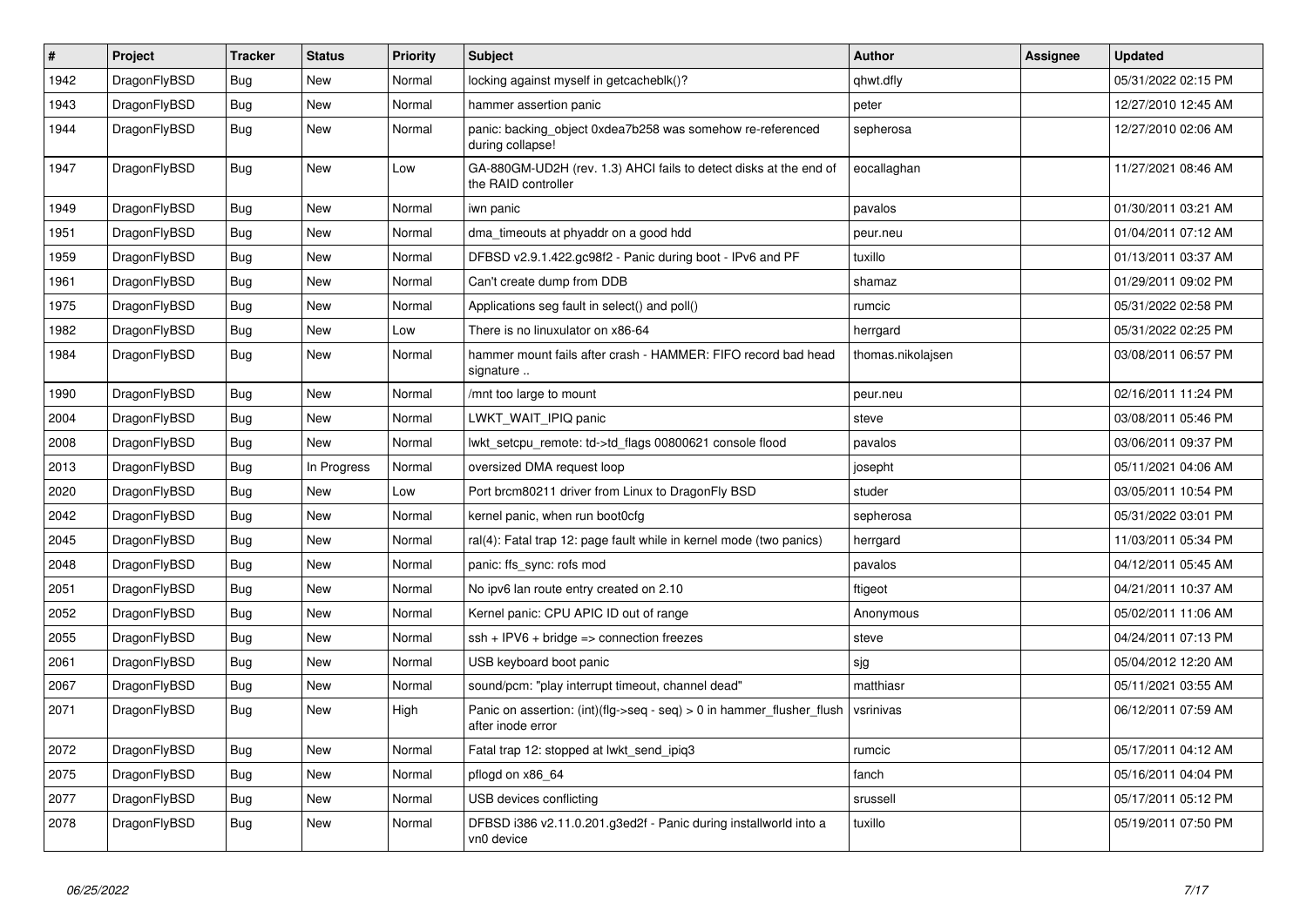| #    | Project      | <b>Tracker</b> | <b>Status</b> | <b>Priority</b> | <b>Subject</b>                                                                  | Author       | Assignee | <b>Updated</b>      |
|------|--------------|----------------|---------------|-----------------|---------------------------------------------------------------------------------|--------------|----------|---------------------|
| 2080 | DragonFlyBSD | Bug            | New           | Normal          | panic: lockmgr thrd_sleep: called from interrupt, ipi, or hard code<br>section  | rumcic       |          | 05/30/2011 05:06 PM |
| 2081 | DragonFlyBSD | <b>Bug</b>     | Feedback      | Normal          | Panic on device "detach" / "failure"                                            | vsrinivas    |          | 02/29/2012 07:11 AM |
| 2082 | DragonFlyBSD | <b>Bug</b>     | <b>New</b>    | Normal          | dfbsd 2.10.1 amd64 - mc port build error with 'bmake bin-install'               | sun-doctor   |          | 05/25/2011 07:18 PM |
| 2084 | DragonFlyBSD | <b>Bug</b>     | New           | Normal          | DFBSD v2.11.0.242.g4d317 - panic: zone: entry not free                          | tuxillo      |          | 07/03/2012 01:23 AM |
| 2085 | DragonFlyBSD | <b>Bug</b>     | <b>New</b>    | Normal          | panic: assertion: (m->flags & PG_MAPPED) == 0 in<br>vm_page_free_toq            | vsrinivas    |          | 06/10/2011 07:48 AM |
| 2090 | DragonFlyBSD | <b>Bug</b>     | Feedback      | Normal          | snd hda does not support headphone automute                                     | justin       |          | 03/29/2012 08:03 PM |
| 2094 | DragonFlyBSD | <b>Bug</b>     | New           | Normal          | Segfault when gdb printing backtrace from core dump                             | greenrd      |          | 06/25/2011 04:14 PM |
| 2095 | DragonFlyBSD | <b>Bug</b>     | <b>New</b>    | Low             | Running installer post-install: Unsupported DFUI transport "                    | greenrd      |          | 06/26/2011 09:20 AM |
| 2098 | DragonFlyBSD | Submit         | New           | Normal          | [PATCH] correct ath man page example<br>(/usr/src/share/man/man4/ath.4)         | nobody       |          | 11/15/2011 12:27 AM |
| 2099 | DragonFlyBSD | <b>Bug</b>     | <b>New</b>    | Normal          | page fault panic in vm system                                                   | pavalos      |          | 07/10/2011 08:51 AM |
| 2104 | DragonFlyBSD | <b>Bug</b>     | <b>New</b>    | Normal          | network configuration seg. fault on install CD                                  | navratil     |          | 07/26/2011 07:55 AM |
| 2107 | DragonFlyBSD | Bug            | New           | Normal          | 2.10.1 sata dvd drive issue                                                     | ausppc       |          | 07/31/2011 08:41 PM |
| 2115 | DragonFlyBSD | Bug            | <b>New</b>    | Normal          | [msk] system freeze after receive some paquet                                   | bsdsx        |          | 08/22/2011 10:22 AM |
| 2117 | DragonFlyBSD | Bug            | New           | High            | ACPI and/or bce(4) problem with 2.11.0.673.g0d557 on HP DL380<br>G <sub>6</sub> | pauska       |          | 08/22/2011 10:15 AM |
| 2122 | DragonFlyBSD | Submit         | <b>New</b>    | Normal          | [Review] Fixes to the VFS layer                                                 | ftigeot      |          | 05/31/2022 03:25 PM |
| 2123 | DragonFlyBSD | Bug            | New           | Normal          | hammer is losing files                                                          | schmir       |          | 08/30/2011 07:56 PM |
| 2124 | DragonFlyBSD | Bug            | New           | Normal          | getty repeating too quickly on port /dev/ttyv0                                  | sgeorge.ml   |          | 09/01/2011 04:28 AM |
| 2125 | DragonFlyBSD | Bug            | <b>New</b>    | Normal          | Weird garbage in dmesg                                                          | herrgard     |          | 08/30/2011 08:04 PM |
| 2129 | DragonFlyBSD | Bug            | New           | Normal          | DFBSD v2.11.0.661.gf9438 i386 - panic: lockmgr thrd_sleep                       | tuxillo      |          | 09/05/2011 09:49 AM |
| 2136 | DragonFlyBSD | <b>Bug</b>     | <b>New</b>    | Normal          | socketpair() doesn't free file descriptors on copyout failure                   | vsrinivas    |          | 04/05/2013 09:13 AM |
| 2138 | DragonFlyBSD | Bug            | New           | Normal          | > 100% CPU usage                                                                | robin.carey1 |          | 09/26/2011 12:20 PM |
| 2140 | DragonFlyBSD | Bug            | New           | High            | hammer_io_delallocate panic with 'duplicate entry' message                      | ttw          |          | 10/07/2011 12:22 PM |
| 2141 | DragonFlyBSD | <b>Bug</b>     | <b>New</b>    | Urgent          | loader and/or documentation broken                                              | sjg          |          | 01/20/2012 10:51 AM |
| 2153 | DragonFlyBSD | Bug            | New           | Normal          | Too many unuseful warnings at boot                                              | juanfra684   |          | 10/18/2011 10:16 PM |
| 2154 | DragonFlyBSD | <b>Bug</b>     | New           | Normal          | vkernel copyout() doesn't return EFAULT on error                                | vsrinivas    |          | 10/20/2011 03:53 AM |
| 2158 | DragonFlyBSD | <b>Bug</b>     | New           | Normal          | iwn panics with assertion on boot.                                              | eocallaghan  |          | 10/24/2011 04:13 PM |
| 2161 | DragonFlyBSD | <b>Bug</b>     | <b>New</b>    | Normal          | Outdated xorg.conf file gets installed into etc and screws up mouse             | eocallaghan  |          | 10/27/2011 01:51 PM |
| 2164 | DragonFlyBSD | <b>Bug</b>     | New           | Normal          | panic on reboot from usb.                                                       | eocallaghan  |          | 10/27/2011 09:29 AM |
| 2166 | DragonFlyBSD | <b>Bug</b>     | New           | Normal          | DFBSD v2.13.0.109.g05b9d - Strange lockups                                      | tuxillo      |          | 10/29/2011 11:20 AM |
| 2167 | DragonFlyBSD | <b>Bug</b>     | New           | Normal          | shutdown/reboot fails after uptime msg                                          | marino       |          | 11/28/2011 03:01 AM |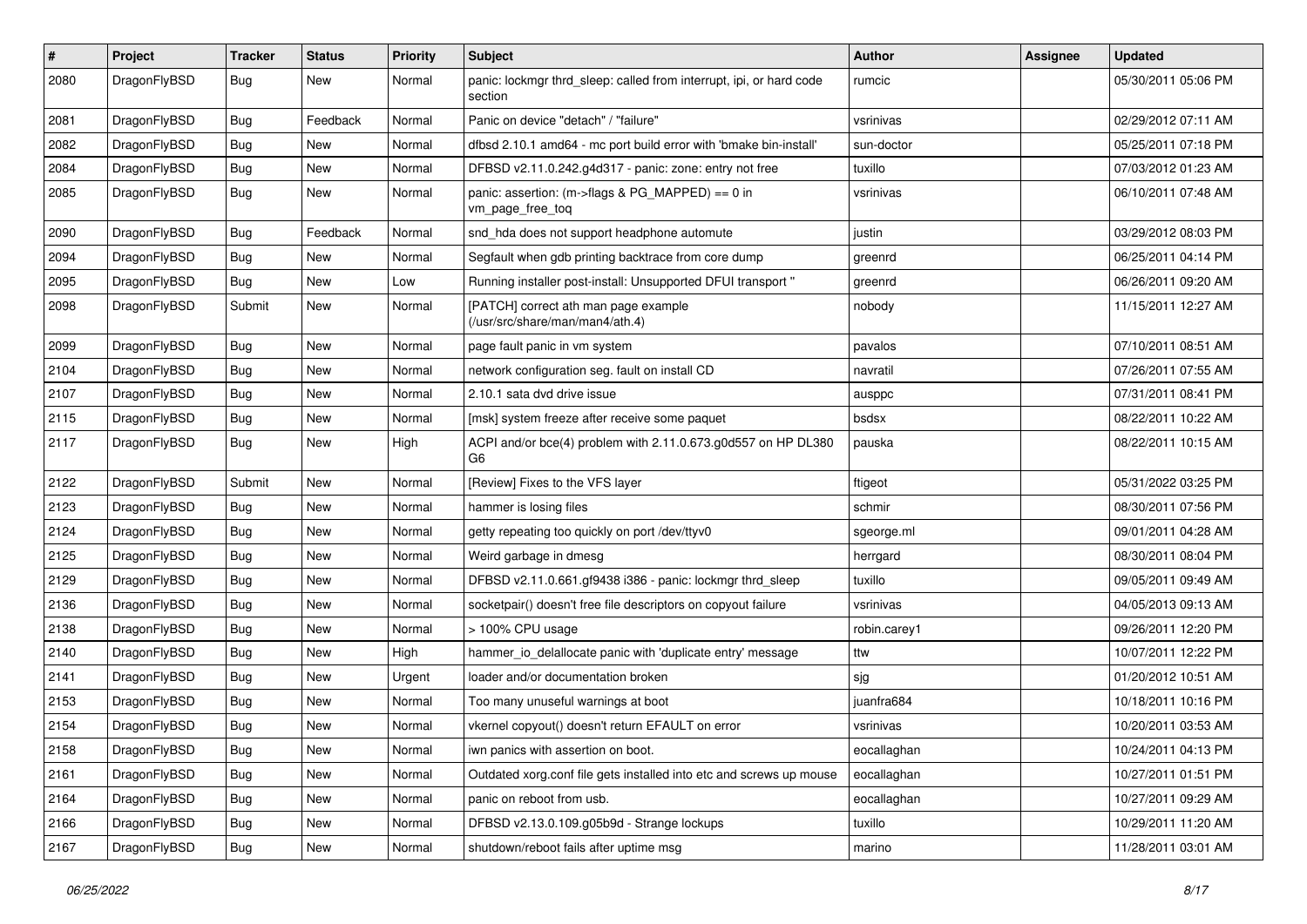| #    | Project      | <b>Tracker</b> | <b>Status</b> | <b>Priority</b> | <b>Subject</b>                                                                                             | Author            | Assignee | <b>Updated</b>      |
|------|--------------|----------------|---------------|-----------------|------------------------------------------------------------------------------------------------------------|-------------------|----------|---------------------|
| 2171 | DragonFlyBSD | Bug            | New           | Normal          | DFBSD v2.13.0.151.gdc8442 - panic: assertion "(*ptep &<br>$(PG_MANAGED PG_V)$ == PG_V"                     | tuxillo           |          | 11/04/2011 05:06 PM |
| 2182 | DragonFlyBSD | <b>Bug</b>     | <b>New</b>    | Normal          | if msk PHY FIFO underrun/overflow                                                                          | nonsolosoft       |          | 09/03/2012 06:39 AM |
| 2199 | DragonFlyBSD | Bug            | New           | Normal          | screen segfaults if utmpx isn't present                                                                    | pavalos           |          | 11/15/2011 10:52 PM |
| 2210 | DragonFlyBSD | <b>Bug</b>     | <b>New</b>    | Normal          | Bugtracker cannot assign default project for new users                                                     | ahuete.devel      |          | 11/17/2011 11:30 AM |
| 2224 | DragonFlyBSD | <b>Bug</b>     | New           | Normal          | v2.13.0.291.gaa7ec - Panic on fq while installing world                                                    | tuxillo           |          | 11/18/2011 01:40 AM |
| 2245 | DragonFlyBSD | Bug            | New           | Normal          | panic: assertion "ref < &td->td_toks_end" failed in lwkt_gettoken at<br>/usr/src/sys/kern/lwkt_token.c:588 | juanfra684        |          | 11/22/2011 07:41 PM |
| 2248 | DragonFlyBSD | Bug            | <b>New</b>    | Normal          | sysctl panic                                                                                               | pavalos           |          | 11/23/2011 06:23 PM |
| 2250 | DragonFlyBSD | <b>Bug</b>     | <b>New</b>    | Normal          | Kernel panic                                                                                               | adamk             |          | 11/23/2018 01:10 AM |
| 2254 | DragonFlyBSD | <b>Bug</b>     | <b>New</b>    | Normal          | panic: assertion "ref < &td->td_toks_end" failed in lwkt_gettoken at<br>/usr/src/sys/kern/lwkt_token.c:588 | eocallaghan       |          | 12/05/2011 10:21 PM |
| 2282 | DragonFlyBSD | <b>Bug</b>     | In Progress   | Normal          | gdb segfaults with certain corefiles                                                                       | tuxillo           |          | 01/18/2012 04:40 PM |
| 2283 | DragonFlyBSD | Bug            | New           | Normal          | DFBSD DragonFly v2.13.0.957.g4f459 - pmap_release: page<br>should already be gone 0xc27120bc               | tuxillo           |          | 01/23/2012 03:03 AM |
| 2287 | DragonFlyBSD | <b>Bug</b>     | New           | Normal          | HAMMER(ROOT) Illegal UNDO TAIL signature at<br>300000001967c000                                            | y0n3t4n1          |          | 11/07/2018 01:22 AM |
| 2288 | DragonFlyBSD | <b>Bug</b>     | Feedback      | Normal          | Random IO performance loss introduced since January 1st                                                    | lentferj          |          | 01/23/2013 04:21 PM |
| 2292 | DragonFlyBSD | <b>Bug</b>     | <b>New</b>    | Normal          | re interface with jumbo frames (mtu larger than 1500) hangs after<br>some traffic                          | Anonymous         |          | 01/31/2012 12:11 AM |
| 2296 | DragonFlyBSD | <b>Bug</b>     | In Progress   | High            | panic: assertion "m->wire count > 0" failed                                                                | thomas.nikolajsen |          | 08/30/2012 06:09 AM |
| 2297 | DragonFlyBSD | <b>Bug</b>     | New           | Normal          | strange NFS (client) error messages / problems                                                             | Anonymous         |          | 02/19/2012 02:59 PM |
| 2306 | DragonFlyBSD | Bug            | <b>New</b>    | Normal          | a crash starts the kernel debugger in text mode, but just reboots in X                                     | phma              |          | 02/11/2012 08:02 PM |
| 2308 | DragonFlyBSD | <b>Bug</b>     | New           | Normal          | System freeze when unloading snd_hda                                                                       | jaydg             |          | 02/19/2012 07:15 AM |
| 2311 | DragonFlyBSD | Bug            | <b>New</b>    | Normal          | Xorg crash having something to do with drm                                                                 | phma              |          | 02/22/2012 09:59 AM |
| 2316 | DragonFlyBSD | <b>Bug</b>     | New           | Normal          | Ungraceful invalid password handling for adding a new user in the<br>installer                             | rune              |          | 04/27/2012 11:23 PM |
| 2319 | DragonFlyBSD | <b>Bug</b>     | <b>New</b>    | Normal          | crypt/passwd forward compat                                                                                | c.turner1         |          | 02/28/2012 12:39 PM |
| 2324 | DragonFlyBSD | Bug            | <b>New</b>    | Normal          | natacotrol support > 2TB not working even after the ftigeot patch                                          | zenny             |          | 03/03/2012 01:00 AM |
| 2329 | DragonFlyBSD | <b>Bug</b>     | New           | Normal          | ibm x3550 & acpi                                                                                           | ano               |          | 06/03/2014 11:37 AM |
| 2331 | DragonFlyBSD | <b>Bug</b>     | New           | Normal          | reading mouse mode from unopen file descriptor hangs mouse<br>driver                                       | phma              |          | 03/14/2012 09:43 AM |
| 2345 | DragonFlyBSD | <b>Bug</b>     | In Progress   | Normal          | DFBSD v3.1.0.457.gd679f - NFS panic on diskless station                                                    | tuxillo           |          | 04/07/2012 05:22 PM |
| 2347 | DragonFlyBSD | Bug            | Feedback      | High            | Hammer PFSes destroy does not give back full space allocated to<br><b>PFS</b>                              | sgeorge           |          | 07/19/2012 01:11 AM |
| 2351 | DragonFlyBSD | Bug            | In Progress   | Normal          | DFBSD v3.1.0.579.g44ccf - Stuck during startup, random freezes                                             | tuxillo           |          | 04/24/2012 08:21 AM |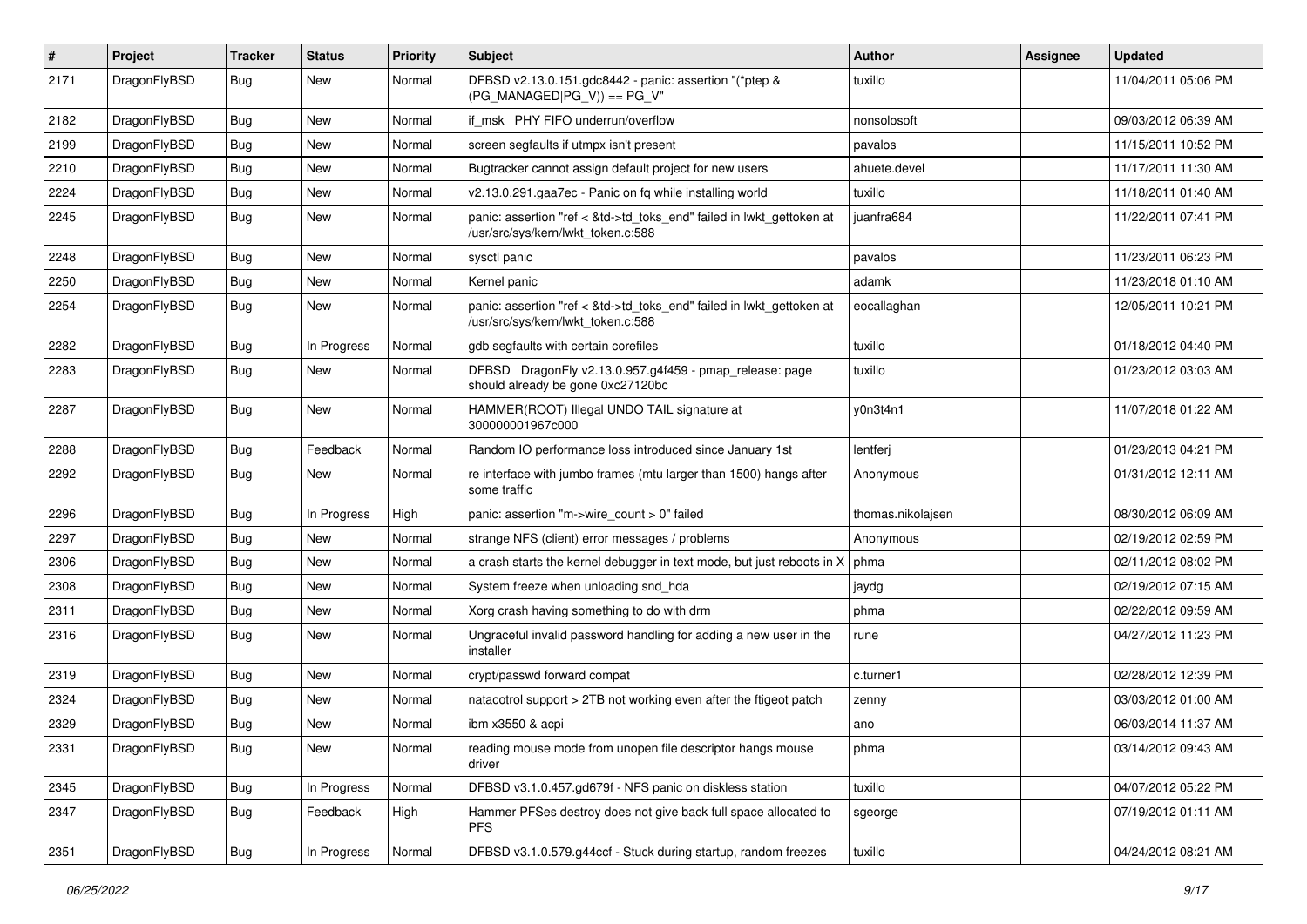| $\pmb{\#}$ | Project      | <b>Tracker</b> | <b>Status</b> | <b>Priority</b> | Subject                                                                                                                      | Author            | <b>Assignee</b> | <b>Updated</b>      |
|------------|--------------|----------------|---------------|-----------------|------------------------------------------------------------------------------------------------------------------------------|-------------------|-----------------|---------------------|
| 2360       | DragonFlyBSD | Bug            | In Progress   | Normal          | Wishlist: virtio driver import                                                                                               | vsrinivas         |                 | 06/04/2022 04:16 AM |
| 2369       | DragonFlyBSD | Bug            | New           | Normal          | panic: Bad link elm 0xffffffe07edf6068 next->prev != elm                                                                     | jaydg             |                 | 08/15/2012 03:04 AM |
| 2371       | DragonFlyBSD | <b>Bug</b>     | New           | Normal          | Timezone problem with America/Sao Paulo                                                                                      | raitech           |                 | 05/17/2012 01:42 PM |
| 2387       | DragonFlyBSD | Bug            | <b>New</b>    | Normal          | hammer ignores -t during dedup                                                                                               | phma              |                 | 06/17/2012 12:30 PM |
| 2389       | DragonFlyBSD | <b>Bug</b>     | New           | Normal          | computer crashed while listing processes                                                                                     | phma              |                 | 06/18/2012 02:49 PM |
| 2396       | DragonFlyBSD | Bug            | Feedback      | High            | Latest 3.1 development version core dumps while destroying master<br><b>PFS</b>                                              | sgeorge           |                 | 01/23/2013 04:10 PM |
| 2403       | DragonFlyBSD | Bug            | New           | Low             | newfs -E doesn't handle /dev/serno device names properly                                                                     | ftigeot           |                 | 08/17/2012 05:07 AM |
| 2412       | DragonFlyBSD | Bug            | New           | Normal          | wlan0 fails to get address via dhclient                                                                                      | nonsolosoft       |                 | 08/30/2012 05:55 AM |
| 2414       | DragonFlyBSD | Bug            | In Progress   | Normal          | Lenovo S10 acpi freeze (not new)                                                                                             | davshao           |                 | 05/11/2021 04:13 AM |
| 2421       | DragonFlyBSD | <b>Bug</b>     | New           | High            | Kernel panic: vm_fault: page 0xc0f70000 not busy!                                                                            | lentferj          |                 | 10/03/2012 08:16 AM |
| 2423       | DragonFlyBSD | Bug            | <b>New</b>    | Urgent          | After multiple panics/locks, hitting KKASSERT in<br>hammer init cursor                                                       | rumcic            |                 | 09/18/2012 02:28 AM |
| 2430       | DragonFlyBSD | Bug            | <b>New</b>    | Normal          | Alternate Password Hash method                                                                                               | robin.carey1      |                 | 10/07/2012 06:28 AM |
| 2434       | DragonFlyBSD | <b>Bug</b>     | New           | Normal          | BTX Halted - Boot fails on USB/GUI                                                                                           | lucmv             |                 | 10/17/2012 08:12 PM |
| 2436       | DragonFlyBSD | Bug            | New           | Normal          | panic: assertion "lp->lwp_qcpu == dd->cpuid" failed in<br>dfly_acquire_curproc                                               | thomas.nikolajsen |                 | 01/23/2013 11:07 AM |
| 2444       | DragonFlyBSD | Bug            | <b>New</b>    | Normal          | Crash during Hammer overnight cleanup                                                                                        | justin            |                 | 11/04/2012 07:58 AM |
| 2453       | DragonFlyBSD | <b>Bug</b>     | New           | Normal          | panic: assertion "gd->gd spinlocks == $0$ " failed                                                                           | Johannes.Hofmann  |                 | 11/12/2012 12:54 PM |
| 2459       | DragonFlyBSD | Bug            | Feedback      | Normal          | apic problems with HP Probook 4510s                                                                                          | thowe             |                 | 11/27/2021 08:22 AM |
| 2473       | DragonFlyBSD | Bug            | New           | Normal          | Kernel crash when trying to up the wpi0 device (Dfly<br>v3.3.0.758.g47388-DEVELOPMENT)                                       | tomaz             |                 | 02/24/2014 08:50 AM |
| 2489       | DragonFlyBSD | <b>Bug</b>     | <b>New</b>    | Normal          | nmalloc doesn't cache VA for allocations > 8KB                                                                               | vsrinivas         |                 | 06/10/2014 05:51 AM |
| 2490       | DragonFlyBSD | <b>Bug</b>     | <b>New</b>    | Normal          | nmalloc should color addresses to avoid cache bank conflictsw                                                                | vsrinivas         |                 | 06/10/2014 05:51 AM |
| 2493       | DragonFlyBSD | Bug            | <b>New</b>    | Normal          | vidcontrol: invalid video mode name                                                                                          | Svarov            |                 | 01/24/2013 09:55 AM |
| 2495       | DragonFlyBSD | <b>Bug</b>     | New           | High            | DFBSD v3.3.0.960.g553fe7 - ocnt != 0" failed in<br>prop_object_release                                                       | tuxillo           |                 | 05/31/2022 04:08 PM |
| 2498       | DragonFlyBSD | Bug            | New           | Normal          | DFBSD v3.2.2-RELEASE - LIST_FIRST(&bp->b_dep) == NULL"<br>failed in vfs_vmio_release                                         | tuxillo           |                 | 05/31/2022 04:09 PM |
| 2499       | DragonFlyBSD | Bug            | In Progress   | Urgent          | DRAGONFLY 3 2 lockd not responding correctly                                                                                 | Nerzhul           |                 | 01/22/2013 12:47 PM |
| 2509       | DragonFlyBSD | <b>Bug</b>     | New           | Normal          | Redefinition of DIRBLKSIZ in restore(8)                                                                                      | swildner          |                 | 06/04/2022 04:40 AM |
| 2520       | DragonFlyBSD | <b>Bug</b>     | New           | Normal          | panic: assertion "IS_SERIALIZED((ifp->if_serializer))" failed in<br>if_default_serialize_assert at /usr/src/sys/net/if.c:437 | ano               |                 | 03/09/2013 12:14 AM |
| 2526       | DragonFlyBSD | <b>Bug</b>     | New           | Normal          | hammer cleanup doesn't run on first day of DST                                                                               | pavalos           |                 | 10/18/2016 05:28 PM |
| 2529       | DragonFlyBSD | <b>Bug</b>     | New           | Low             | Sundance network adapter is not detected and attached                                                                        | kworr             |                 | 03/25/2013 02:29 AM |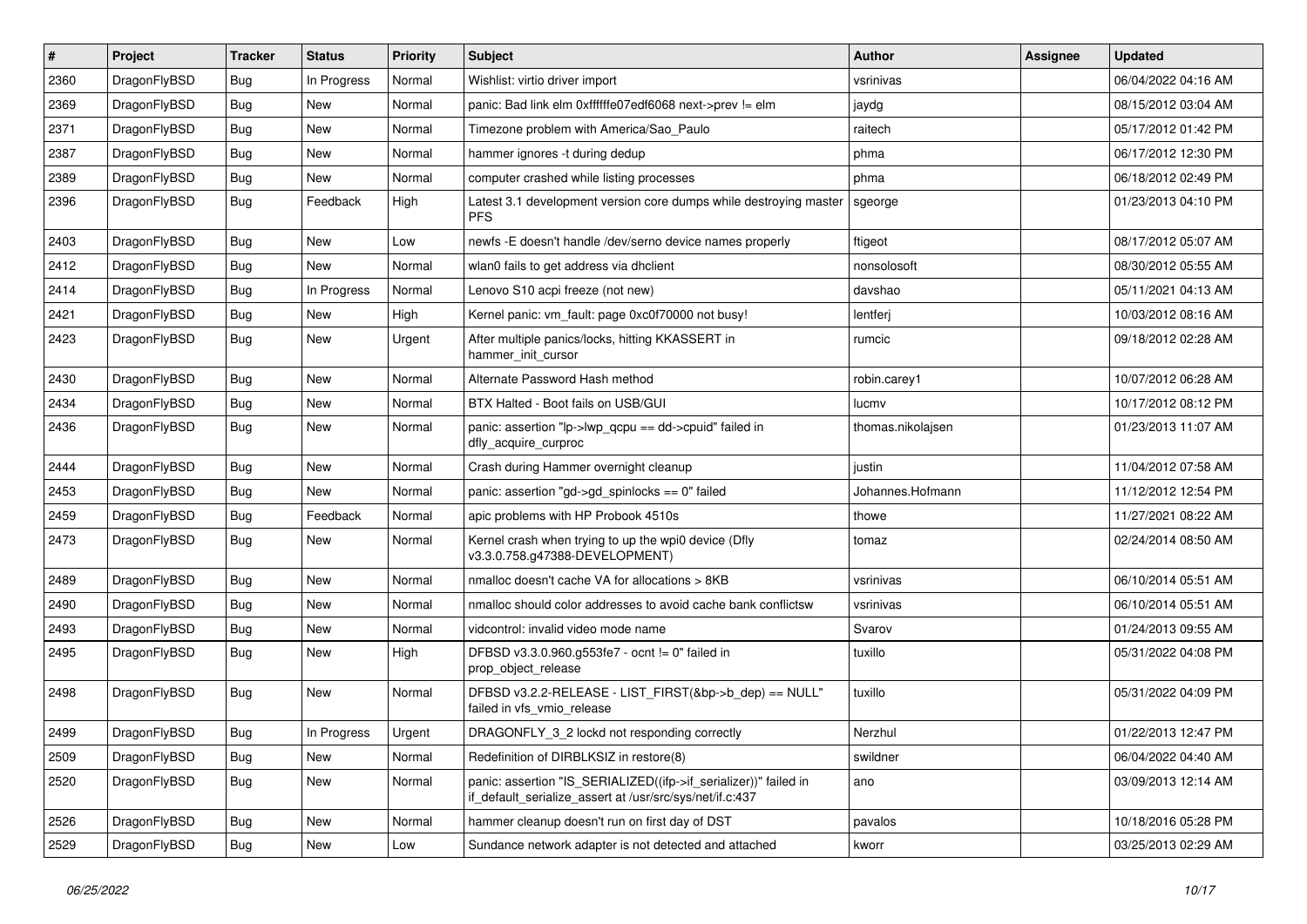| $\sharp$ | Project      | <b>Tracker</b> | <b>Status</b> | <b>Priority</b> | Subject                                                                                                        | Author            | Assignee | <b>Updated</b>      |
|----------|--------------|----------------|---------------|-----------------|----------------------------------------------------------------------------------------------------------------|-------------------|----------|---------------------|
| 2531     | DragonFlyBSD | Bug            | New           | Normal          | camcontrol fails to disable APM                                                                                | m.lombardi85      |          | 03/23/2013 12:28 PM |
| 2535     | DragonFlyBSD | Bug            | New           | Normal          | Imap processes apparentlt blocked on disk I/O                                                                  | ftigeot           |          | 04/02/2013 09:31 AM |
| 2544     | DragonFlyBSD | Bug            | <b>New</b>    | Normal          | live DVD system boot (menu option 1) caused db> prompt on<br>PE1950                                            | estrabd           |          | 05/11/2021 03:54 AM |
| 2547     | DragonFlyBSD | <b>Bug</b>     | <b>New</b>    | High            | crashed while doing a dry run of pkg_rolling-replace                                                           | phma              |          | 04/18/2013 10:40 PM |
| 2552     | DragonFlyBSD | <b>Bug</b>     | New           | Low             | hammer recovery should indicate progress                                                                       | phma              |          | 05/03/2013 12:13 AM |
| 2556     | DragonFlyBSD | <b>Bug</b>     | Feedback      | Normal          | DragonFly v3.5.0.81.gd3479 - Process signal weirdness                                                          | tuxillo           |          | 12/17/2013 03:48 PM |
| 2557     | DragonFlyBSD | <b>Bug</b>     | <b>New</b>    | Normal          | stock 3.4.1 kernel halts during booting if dm and dm_target_crypt<br>are loaded and RAID controller is present | phma              |          | 05/12/2013 10:38 PM |
| 2565     | DragonFlyBSD | <b>Bug</b>     | New           | Normal          | "ifconfig ix0 up" panic                                                                                        | ltpig402a         |          | 06/03/2013 05:46 AM |
| 2568     | DragonFlyBSD | <b>Bug</b>     | <b>New</b>    | Normal          | AHCI panic                                                                                                     | josepht           |          | 06/07/2013 05:52 PM |
| 2569     | DragonFlyBSD | <b>Bug</b>     | New           | Normal          | ctime NFS                                                                                                      | ferney            |          | 08/11/2013 04:35 AM |
| 2586     | DragonFlyBSD | <b>Bug</b>     | <b>New</b>    | Normal          | pf: "modulate" state seems problematic                                                                         | srussell          |          | 09/25/2013 07:36 PM |
| 2587     | DragonFlyBSD | <b>Bug</b>     | New           | Normal          | SATA DVD writer not detected by DragonFly                                                                      | srussell          |          | 09/04/2020 08:55 AM |
| 2595     | DragonFlyBSD | <b>Bug</b>     | New           | Normal          | DragonFly 3.4.3 crashes on SUN Blade X6250 with Qlogic ISP 2432<br>FC card                                     | Turvamies         |          | 10/07/2013 11:53 AM |
| 2598     | DragonFlyBSD | <b>Bug</b>     | <b>New</b>    | Normal          | i386 via USB Booting                                                                                           | mbzadegan         |          | 10/21/2013 02:28 AM |
| 2604     | DragonFlyBSD | <b>Bug</b>     | <b>New</b>    | Normal          | dell laptop does not boot with LATEST                                                                          | isenmann          |          | 11/20/2013 02:07 AM |
| 2609     | DragonFlyBSD | <b>Bug</b>     | <b>New</b>    | Normal          | master: panic: assertion<br>"LWKT_TOKEN_HELD_ANY(vm_object_token(object))" failed in<br>swp_pager_lookup       | thomas.nikolajsen |          | 11/28/2013 11:36 AM |
| 2611     | DragonFlyBSD | <b>Bug</b>     | New           | Normal          | Change in IP address results in network not working                                                            | phma              |          | 12/05/2013 07:55 PM |
| 2617     | DragonFlyBSD | <b>Bug</b>     | Feedback      | Normal          | Possible issue with wireless mouse on 3.6 release                                                              | FilippoMo         |          | 01/14/2015 03:42 PM |
| 2618     | DragonFlyBSD | <b>Bug</b>     | New           | Normal          | mouse problem on RELEASE-3 6 0                                                                                 | FilippoMo         |          | 12/20/2013 03:26 AM |
| 2619     | DragonFlyBSD | <b>Bug</b>     | <b>New</b>    | Normal          | DragonFly 3.6 can't be installed on a 6TB volume                                                               | ftigeot           |          | 02/23/2014 11:55 PM |
| 2620     | DragonFlyBSD | <b>Bug</b>     | <b>New</b>    | Normal          | moused problem                                                                                                 | FilippoMo         |          | 12/20/2013 10:32 AM |
| 2621     | DragonFlyBSD | <b>Bug</b>     | New           | Normal          | core dump using cdrom                                                                                          | nonsolosoft       |          | 12/27/2013 12:43 AM |
| 2622     | DragonFlyBSD | <b>Bug</b>     | <b>New</b>    | Normal          | VAIO FIT15E fn keys support                                                                                    | nonsolosoft       |          | 12/31/2013 01:31 AM |
| 2626     | DragonFlyBSD | <b>Bug</b>     | New           | Normal          | iwn driver drops with error: "firmware error 'iwn_intr: fatal firmware<br>error""                              | rodyaj            |          | 01/09/2014 05:50 AM |
| 2629     | DragonFlyBSD | <b>Bug</b>     | New           | Normal          | Replace gcc44 with llvm34, clang34, and libc++                                                                 | tuxillo           |          | 06/02/2014 02:30 PM |
| 2630     | DragonFlyBSD | <b>Bug</b>     | New           | Normal          | Bring in latest iconv fixes from FreeBSD10 as well as csmapper<br>updates                                      | tuxillo           |          | 05/11/2021 03:54 AM |
| 2631     | DragonFlyBSD | Bug            | In Progress   | Low             | Verify library versioning current with full package build and switch it<br>on (after publishing packages)      | tuxillo           |          | 05/11/2021 04:06 AM |
| 2636     | DragonFlyBSD | Bug            | Feedback      | Low             | Add -x flag to iostat (a la solaris)                                                                           | tuxillo           |          | 05/11/2021 04:07 AM |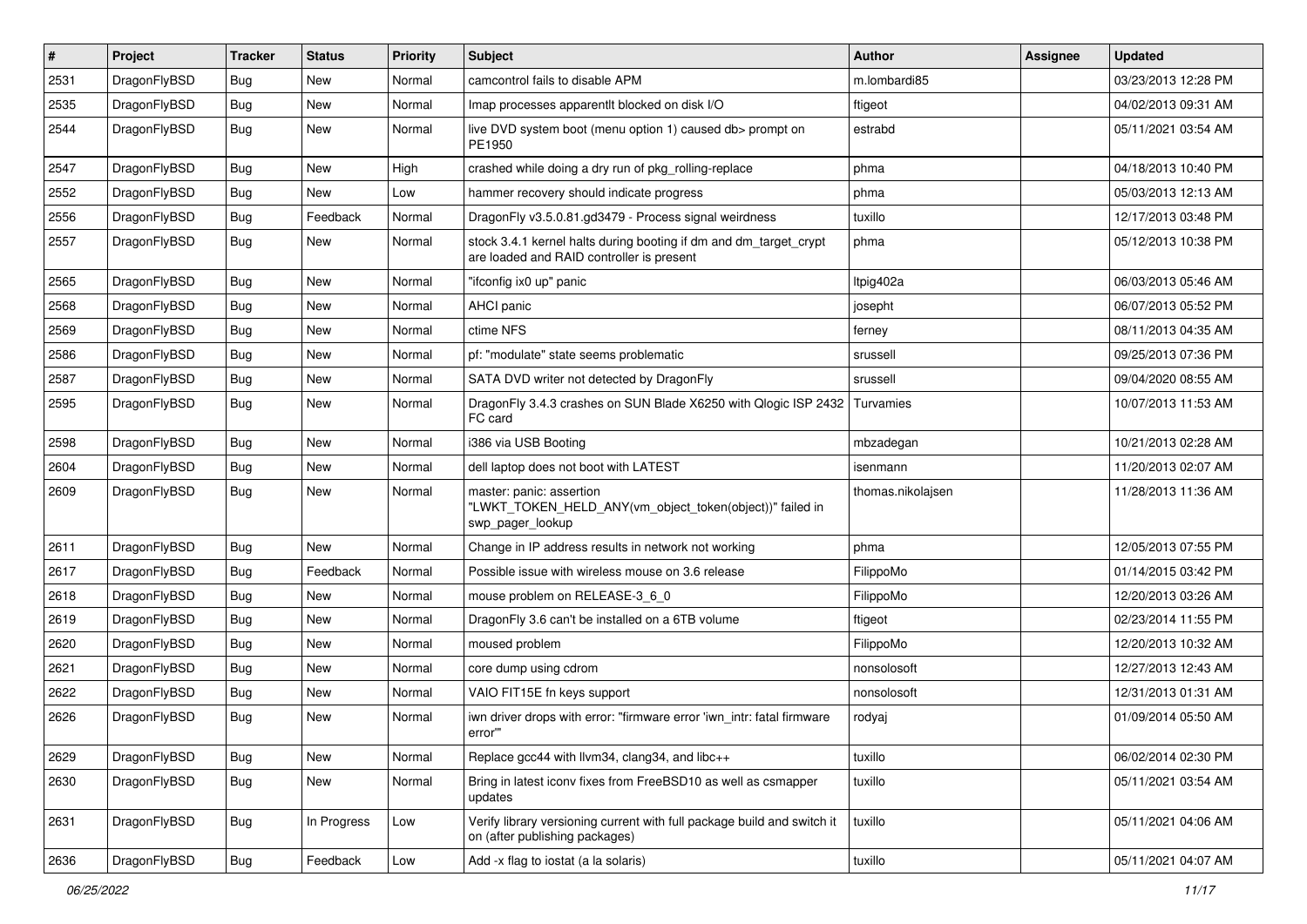| #    | Project      | <b>Tracker</b> | <b>Status</b> | <b>Priority</b> | Subject                                                                                          | Author           | <b>Assignee</b> | <b>Updated</b>      |
|------|--------------|----------------|---------------|-----------------|--------------------------------------------------------------------------------------------------|------------------|-----------------|---------------------|
| 2638 | DragonFlyBSD | Bug            | Feedback      | High            | Fix machdep.pmap_mmu_optimize                                                                    | tuxillo          |                 | 05/11/2021 04:07 AM |
| 2641 | DragonFlyBSD | Bug            | New           | Normal          | Panic when loading natapci as module                                                             | tuxillo          |                 | 05/11/2021 03:54 AM |
| 2644 | DragonFlyBSD | <b>Bug</b>     | Feedback      | Normal          | 3.6.0-REL trap 9 on boot                                                                         | memmerto         |                 | 11/27/2021 08:08 AM |
| 2645 | DragonFlyBSD | Bug            | New           | Normal          | panic with dsched fq and ioprio                                                                  | jyoung15         |                 | 02/20/2014 07:29 AM |
| 2647 | DragonFlyBSD | <b>Bug</b>     | New           | Normal          | HAMMER panic on 3.6.0                                                                            | tuxillo          |                 | 05/11/2021 03:54 AM |
| 2652 | DragonFlyBSD | Bug            | New           | Normal          | 189a0ff3761b47  ix: Implement MSI-X support locks up Lenovo<br>S10 Intel Atom n270               | davshao          |                 | 05/14/2014 01:55 AM |
| 2657 | DragonFlyBSD | Bug            | <b>New</b>    | High            | Needs acl to migrate our servers                                                                 | ferney           |                 | 03/31/2014 11:37 AM |
| 2674 | DragonFlyBSD | Bug            | <b>New</b>    | Normal          | <b>GPT Support</b>                                                                               | ftigeot          |                 | 12/28/2015 02:54 PM |
| 2675 | DragonFlyBSD | Bug            | <b>New</b>    | Low             | Ultimate N WiFi Link 5300 get iwn intr: fatal firmware error on 5GHz                             | revuwa           |                 | 05/11/2021 04:07 AM |
| 2680 | DragonFlyBSD | <b>Bug</b>     | New           | Low             | boot0cfg update makes box unbootable                                                             | herrgard         |                 | 06/10/2014 06:02 AM |
| 2687 | DragonFlyBSD | Bug            | <b>New</b>    | Normal          | natacontrol software RAID in installer                                                           | csmelosky        |                 | 06/22/2014 12:03 PM |
| 2688 | DragonFlyBSD | Bug            | New           | Normal          | 67613368bdda7 Fix wrong checks for U4B presence Asrock Z77M<br>difficulty detecting USB keyboard | davshao          |                 | 06/28/2014 07:08 PM |
| 2708 | DragonFlyBSD | Bug            | <b>New</b>    | Normal          | unable to send TCP nor UDP on age(4) interface                                                   | dermiste         |                 | 05/11/2021 03:54 AM |
| 2712 | DragonFlyBSD | <b>Bug</b>     | New           | Normal          | connect(2) returns EINVAL when retrying after ECONNREFUSED                                       | jorisgio         |                 | 08/14/2014 05:31 PM |
| 2731 | DragonFlyBSD | Bug            | In Progress   | Normal          | Screen full of random colors when starting Xorg with Intel Haswell<br>HD Graphics P4600          | jkatzmaier       |                 | 11/12/2014 04:08 PM |
| 2735 | DragonFlyBSD | <b>Bug</b>     | New           | Urgent          | iwn panics SYSSASSERT                                                                            | cnb              |                 | 05/11/2021 03:55 AM |
| 2736 | DragonFlyBSD | Bug            | <b>New</b>    | High            | kernel panics on acpi_timer_probe function                                                       | cnb              |                 | 05/11/2021 03:55 AM |
| 2738 | DragonFlyBSD | <b>Bug</b>     | New           | Normal          | Hammer: Strange behavior when trying to recover old version of<br>moved file                     | roland           |                 | 11/20/2014 08:02 AM |
| 2788 | DragonFlyBSD | <b>Bug</b>     | <b>New</b>    | Normal          | ioctl GSLICEINFO: Not working for vnode slice                                                    | mneumann         |                 | 02/12/2015 07:49 AM |
| 2790 | DragonFlyBSD | Submit         | New           | Low             | filedesc softrefs increment code factoring                                                       | dclink           |                 | 02/21/2015 04:00 AM |
| 2797 | DragonFlyBSD | Bug            | In Progress   | Low             | vkernels with & without machdep.pmap_mmu_optimize                                                | yellowrabbit2010 |                 | 11/27/2021 08:06 AM |
| 2799 | DragonFlyBSD | <b>Bug</b>     | New           | Normal          | Fatal trap 12 caused by moused(8) -p /dev/cual0                                                  | opvalues         |                 | 03/04/2015 11:01 PM |
| 2802 | DragonFlyBSD | <b>Bug</b>     | New           | Normal          | USB Wifi urtwn0 crash from cd boot                                                               | opvalues         |                 | 03/10/2015 01:07 AM |
| 2803 | DragonFlyBSD | Bug            | <b>New</b>    | Normal          | HAMMER: Warning: UNDO area too small!                                                            | ftigeot          |                 | 03/11/2015 03:42 PM |
| 2806 | DragonFlyBSD | <b>Bug</b>     | New           | Normal          | failed to configure a link-local address on ath $0$ (errno = 22)                                 | Chingyuan        |                 | 05/25/2021 01:00 AM |
| 2808 | DragonFlyBSD | <b>Bug</b>     | New           | Normal          | X freeze by switching between X and VT - results in black screen                                 | lukesky333       |                 | 05/11/2021 03:55 AM |
| 2809 | DragonFlyBSD | <b>Bug</b>     | New           | Normal          | hammer mirror-stream                                                                             | masu             |                 | 04/10/2015 12:33 AM |
| 2812 | DragonFlyBSD | <b>Bug</b>     | New           | Normal          | Panic on Intel DE3815TYKHE                                                                       | tmorp            |                 | 05/14/2015 03:14 PM |
| 2816 | DragonFlyBSD | <b>Bug</b>     | New           | Normal          | A multitasking process being debugged can get stuck                                              | phma             |                 | 05/19/2015 03:57 AM |
| 2820 | DragonFlyBSD | Bug            | New           | Normal          | TP-Link USB Wi-Fi adapter cannot be reattached to the system                                     | shamaz           |                 | 05/22/2015 09:45 PM |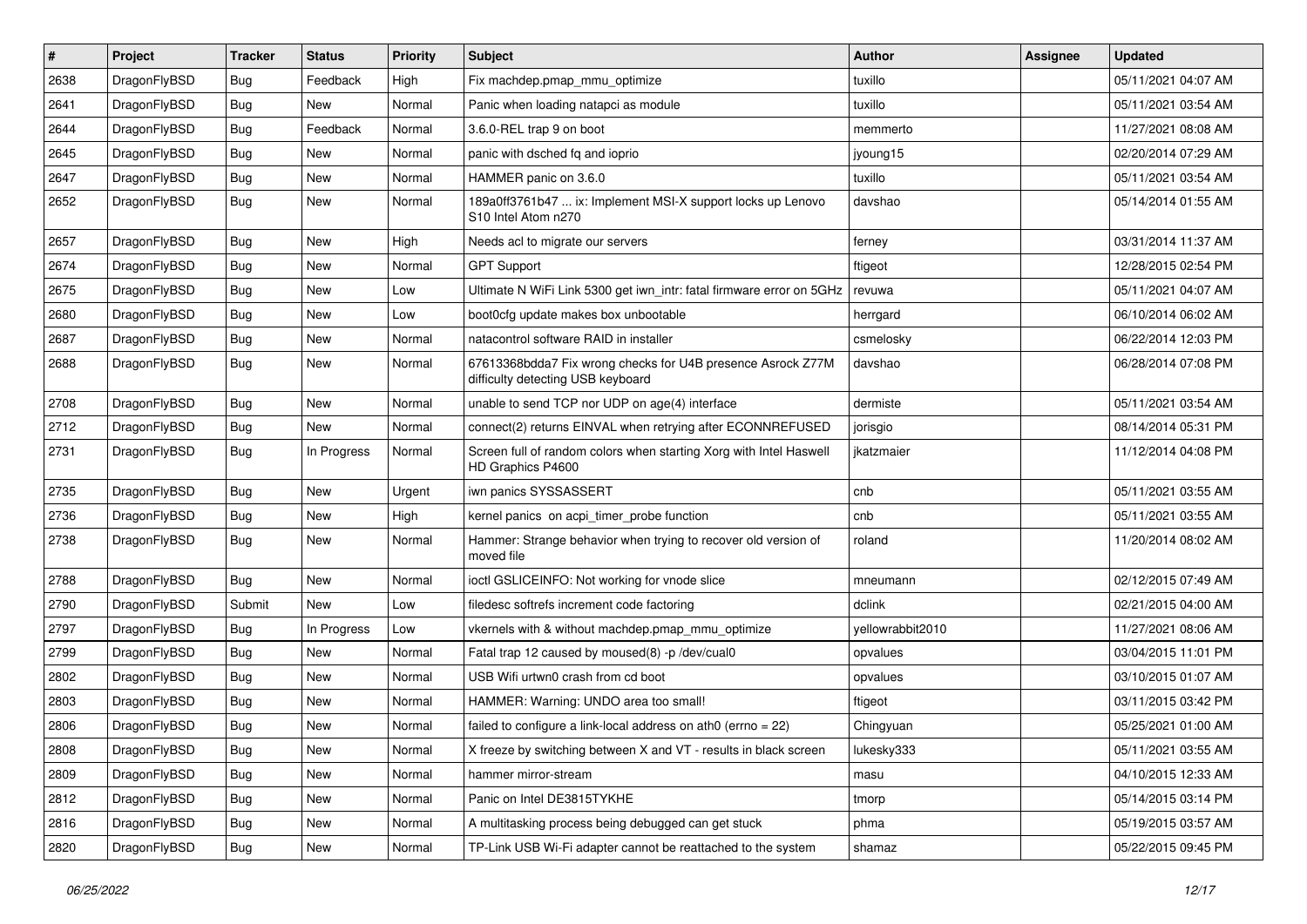| #    | Project      | <b>Tracker</b> | <b>Status</b> | <b>Priority</b> | Subject                                                                                                              | Author           | Assignee | <b>Updated</b>      |
|------|--------------|----------------|---------------|-----------------|----------------------------------------------------------------------------------------------------------------------|------------------|----------|---------------------|
| 2835 | DragonFlyBSD | <b>Bug</b>     | New           | Normal          | /usr/include/c++/5.0/bits/c++locale.h likes<br>POSIX_C_SOURCE>=200809                                                | davshao          |          | 11/18/2015 03:40 AM |
| 2840 | DragonFlyBSD | <b>Bug</b>     | New           | Normal          | wrong voltage is reported                                                                                            | yellowrabbit2010 |          | 09/11/2015 06:09 PM |
| 2852 | DragonFlyBSD | <b>Bug</b>     | <b>New</b>    | Normal          | Hammer File System - hangs on undo during system boot / mount -<br>will not recover on DragonFlyBSD newer than 3.6.0 | abale            |          | 05/11/2021 04:07 AM |
| 2857 | DragonFlyBSD | <b>Bug</b>     | New           | Normal          | hammer stalls via bitcoin-qt                                                                                         | tkusumi          |          | 11/30/2015 06:52 AM |
| 2858 | DragonFlyBSD | <b>Bug</b>     | New           | Low             | Installer "Local or UTC" question should have "No" selected by<br>default.                                           | cgag             |          | 12/02/2015 01:18 PM |
| 2859 | DragonFlyBSD | Bug            | New           | Low             | Installer configuration menu always highlights "Select timezone", no<br>matter which step was last completed.        | cgag             |          | 12/02/2015 01:54 PM |
| 2863 | DragonFlyBSD | <b>Bug</b>     | New           | Normal          | HAMMER synch tid is zero                                                                                             | shamaz           |          | 12/12/2015 11:24 PM |
| 2874 | DragonFlyBSD | <b>Bug</b>     | New           | Normal          | make world DESTDIR=/emptydir fails                                                                                   | pascii           |          | 12/25/2015 07:04 AM |
| 2877 | DragonFlyBSD | Bug            | New           | Low             | sed fails when working with UTF-8 locale and non-UTF symbols                                                         | arcade@b1t.name  |          | 12/30/2015 11:20 AM |
| 2878 | DragonFlyBSD | <b>Bug</b>     | New           | Low             | [fix] CCVER problem when using clang and cpu extensions<br>(intrinsics)                                              | arcade@b1t.name  |          | 06/24/2016 04:25 AM |
| 2881 | DragonFlyBSD | <b>Bug</b>     | New           | Normal          | Pulseaudio hangs/resets system when starting X11                                                                     | mneumann         |          | 01/09/2016 03:08 AM |
| 2882 | DragonFlyBSD | <b>Bug</b>     | <b>New</b>    | Low             | bridge sends packets from individual interfaces                                                                      | arcade@b1t.name  |          | 01/09/2016 12:43 PM |
| 2886 | DragonFlyBSD | Bug            | New           | Normal          | dragonfly mail agent: sending a testmail causes high system load                                                     | worf             |          | 02/05/2016 05:53 AM |
| 2887 | DragonFlyBSD | <b>Bug</b>     | <b>New</b>    | Low             | Missing extattr_namespace_to_string and<br>extattr_string_to_namespace functions                                     | rubenk           |          | 02/06/2016 05:09 AM |
| 2890 | DragonFlyBSD | Bug            | <b>New</b>    | Normal          | not able to boot usb installer on Toshiba Chromebook 2                                                               | johnnywhishbone  |          | 02/22/2016 03:42 AM |
| 2891 | DragonFlyBSD | <b>Bug</b>     | New           | Normal          | Kernel panic in IEEE802.11 related code                                                                              | shamaz           |          | 05/29/2016 05:49 PM |
| 2892 | DragonFlyBSD | <b>Bug</b>     | New           | Normal          | swap_pager:indefinite wait bufferf error                                                                             | <b>Ihmwzy</b>    |          | 02/21/2016 10:32 PM |
| 2898 | DragonFlyBSD | <b>Bug</b>     | <b>New</b>    | Normal          | <b>HAMMER</b> panic                                                                                                  | pavalos          |          | 11/03/2018 07:05 AM |
| 2915 | DragonFlyBSD | <b>Bug</b>     | New           | High            | Hammer mirror-copy problem                                                                                           | : dfbsd          |          | 08/25/2016 05:28 AM |
| 2917 | DragonFlyBSD | Bug            | New           | Normal          | da8: reading primary partition table: error accessing offset<br>000000000000 for 512                                 | liweitianux      |          | 05/11/2021 08:43 PM |
| 2921 | DragonFlyBSD | Submit         | New           | Normal          | Allow moused to accept userland mouse events                                                                         | tautolog         |          | 05/11/2021 04:08 AM |
| 2924 | DragonFlyBSD | Bug            | New           | Normal          | cat -v fails to tag characters in extended table with M- prefix with<br>some locales                                 | sevan            |          | 07/11/2016 07:18 AM |
| 2930 | DragonFlyBSD | <b>Bug</b>     | New           | High            | 'objcache' causes panic during 'nfs_readdir'                                                                         | tofergus         |          | 07/26/2016 01:09 PM |
| 2931 | DragonFlyBSD | <b>Bug</b>     | New           | Low             | 'gdb' of 'vkernel' unable to print backtrace                                                                         | tofergus         |          | 07/26/2016 01:51 PM |
| 2933 | DragonFlyBSD | Submit         | New           | Normal          | Remove unix domain socket support from cat(1)                                                                        | sevan            |          | 08/01/2016 08:10 PM |
| 2936 | DragonFlyBSD | Bug            | New           | Normal          | loader.efi crashes while loading kernel                                                                              | spaceille        |          | 08/20/2016 06:17 AM |
| 2957 | DragonFlyBSD | Bug            | Feedback      | Normal          | swapoff -a followed by swapon -a doesn't give your swap back                                                         | neilb            |          | 10/09/2016 04:17 AM |
| 2958 | DragonFlyBSD | Bug            | Feedback      | Normal          | Hammer FS dies during pruning after massive write load                                                               | neilb            |          | 10/11/2016 04:20 AM |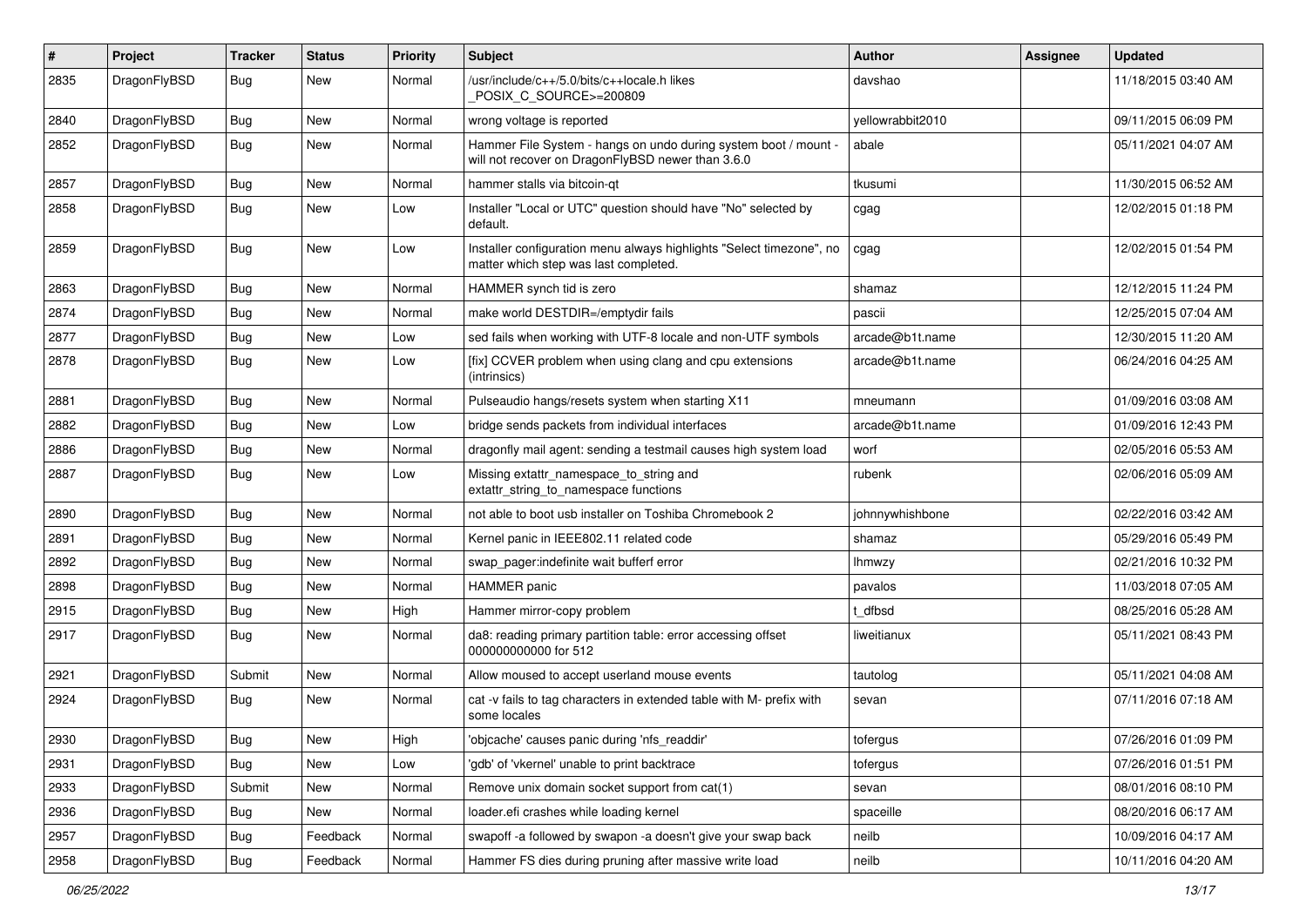| #    | Project      | <b>Tracker</b> | <b>Status</b> | <b>Priority</b> | Subject                                                                                                 | <b>Author</b>          | Assignee | <b>Updated</b>      |
|------|--------------|----------------|---------------|-----------------|---------------------------------------------------------------------------------------------------------|------------------------|----------|---------------------|
| 2970 | DragonFlyBSD | Bug            | <b>New</b>    | Normal          | kernel 4.7: "Is -I" causes panic on UDF filesystem: "bgetvp -<br>overlapping buffer"                    | peeter                 |          | 12/21/2016 02:46 AM |
| 2972 | DragonFlyBSD | <b>Bug</b>     | <b>New</b>    | Normal          | ipfw3 "deny to me" does not work correctly                                                              | mneumann               |          | 12/27/2016 12:11 PM |
| 2994 | DragonFlyBSD | <b>Bug</b>     | New           | Normal          | Intermittent boot hangs after git: hammer - HAMMER Version 7                                            | davshao                |          | 03/30/2017 02:06 PM |
| 3006 | DragonFlyBSD | Bug            | <b>New</b>    | Normal          | boot0cfg: panic in kern_udev.c in function _udev_dict_set_cstr when<br>installing in VirtualBox         | MichiGreat             |          | 04/01/2017 02:22 PM |
| 3011 | DragonFlyBSD | <b>Bug</b>     | In Progress   | Normal          | dragonfly/sys/dev/netif/re/re.c: suspicious code ?                                                      | dcb                    |          | 07/29/2017 01:26 AM |
| 3018 | DragonFlyBSD | <b>Bug</b>     | New           | Normal          | sys/bus/u4b/wlan/if run.c:5464]: (style) Redundant condition                                            | dcb                    |          | 04/11/2017 11:26 AM |
| 3021 | DragonFlyBSD | <b>Bug</b>     | In Progress   | Normal          | sys/dev/drm/i915/i915_gem_stolen.c:115]: (error) Signed integer<br>overflow for expression '65535<<20'  | dcb                    |          | 04/11/2017 12:46 PM |
| 3022 | DragonFlyBSD | <b>Bug</b>     | <b>New</b>    | Normal          | sys/dev/netif/ath/ath/if ath.c:2142: strange bitmask?                                                   | dcb                    |          | 04/11/2017 11:49 AM |
| 3024 | DragonFlyBSD | <b>Bug</b>     | New           | Low             | sys/dev/netif/wi/if wi.c:1090]: (style) Redundant condition                                             | dcb                    |          | 04/11/2017 11:56 AM |
| 3025 | DragonFlyBSD | <b>Bug</b>     | <b>New</b>    | Normal          | sys/dev/powermng/powernow/powernow.c:284: bad comparison?                                               | dcb                    |          | 09/23/2017 07:45 AM |
| 3029 | DragonFlyBSD | <b>Bug</b>     | <b>New</b>    | Normal          | Running DflyBSD 4.8 on FreeBSD bhyve as a guest                                                         | iron                   |          | 05/13/2022 04:33 AM |
| 3035 | DragonFlyBSD | Bug            | <b>New</b>    | Normal          | panic: assertion "cpu >= 0 && cpu < ncpus" failed in netisr_cpuport<br>at /usr/src/sys/net/netisr2.h:87 | masu                   |          | 05/11/2017 01:24 AM |
| 3036 | DragonFlyBSD | Bug            | <b>New</b>    | Normal          | panic in icmp_redirect_start() ASSERT_IN_NETISR(0)                                                      | tautolog               |          | 05/11/2017 07:27 PM |
| 3041 | DragonFlyBSD | Submit         | <b>New</b>    | Normal          | firmware: Remove embedding of multiple images in one module.                                            | Anonymous              |          | 12/25/2020 02:15 AM |
| 3047 | DragonFlyBSD | Bug            | New           | Normal          | HAMMER critical write error                                                                             | samuel                 |          | 06/19/2019 09:50 AM |
| 3049 | DragonFlyBSD | Bug            | New           | Normal          | panic DragonFly v4.8.1-RELEASE by mounting a malformed<br>msdosfs image [12.128]                        | open.source@ribose.com |          | 08/14/2017 02:53 AM |
| 3051 | DragonFlyBSD | Bug            | <b>New</b>    | Normal          | panic DragonFly v4.8.1-RELEASE by mounting a malformed NTFS<br>image [12.000]                           | open.source@ribose.com |          | 08/14/2017 03:20 AM |
| 3052 | DragonFlyBSD | Bug            | <b>New</b>    | Normal          | panic DragonFly v4.8.1-RELEASE by mounting a malformed NTFS<br>image [64.000]                           | open.source@ribose.com |          | 08/14/2017 03:22 AM |
| 3076 | DragonFlyBSD | Bug            | <b>New</b>    | Normal          | sys/dev/netif/ig_hal/e1000_ich8lan.c:1594: sanity checking mixup?                                       | dcb                    |          | 10/11/2017 01:58 AM |
| 3101 | DragonFlyBSD | <b>Bug</b>     | New           | Low             | PFI CGI install not working in dragonflybsd 5.0.1 USB install                                           | bnegre82               |          | 05/11/2021 04:14 AM |
| 3107 | DragonFlyBSD | <b>Bug</b>     | New           | Low             | ACPI interrupt storm when loading i915 on Lenovo T460                                                   | oyvinht                |          | 07/15/2020 07:01 AM |
| 3110 | DragonFlyBSD | <b>Bug</b>     | <b>New</b>    | Normal          | crash with ipfw3 under load                                                                             | bnegre82               |          | 12/09/2017 06:22 AM |
| 3111 | DragonFlyBSD | Bug            | In Progress   | High            | Mouse lags every second heavily under X11                                                               | mneumann               |          | 12/12/2017 09:46 PM |
| 3113 | DragonFlyBSD | Bug            | In Progress   | Urgent          | Booting vKernel fails due being out of swap space                                                       | tcullen                |          | 05/11/2021 04:14 AM |
| 3116 | DragonFlyBSD | Bug            | New           | Normal          | da0 detects on very big volume if to _remove_ usb install stick and<br>reboot on Intel NUC5PPYH         | dpostolov              |          | 01/07/2018 09:40 PM |
| 3117 | DragonFlyBSD | <b>Bug</b>     | New           | Normal          | Problem with colours if "intel" video-driver used                                                       | dpostolov              |          | 01/07/2018 11:35 PM |
| 3120 | DragonFlyBSD | <b>Bug</b>     | New           | Normal          | Intel AC 8260 firmware does not load                                                                    | Vintodrimmer           |          | 08/28/2018 03:30 AM |
| 3124 | DragonFlyBSD | <b>Bug</b>     | New           | High            | DragonFlyBSD 5.0.2 with Hammer2 with UEFI install doesn't boot                                          | wiesl                  |          | 06/18/2019 05:07 AM |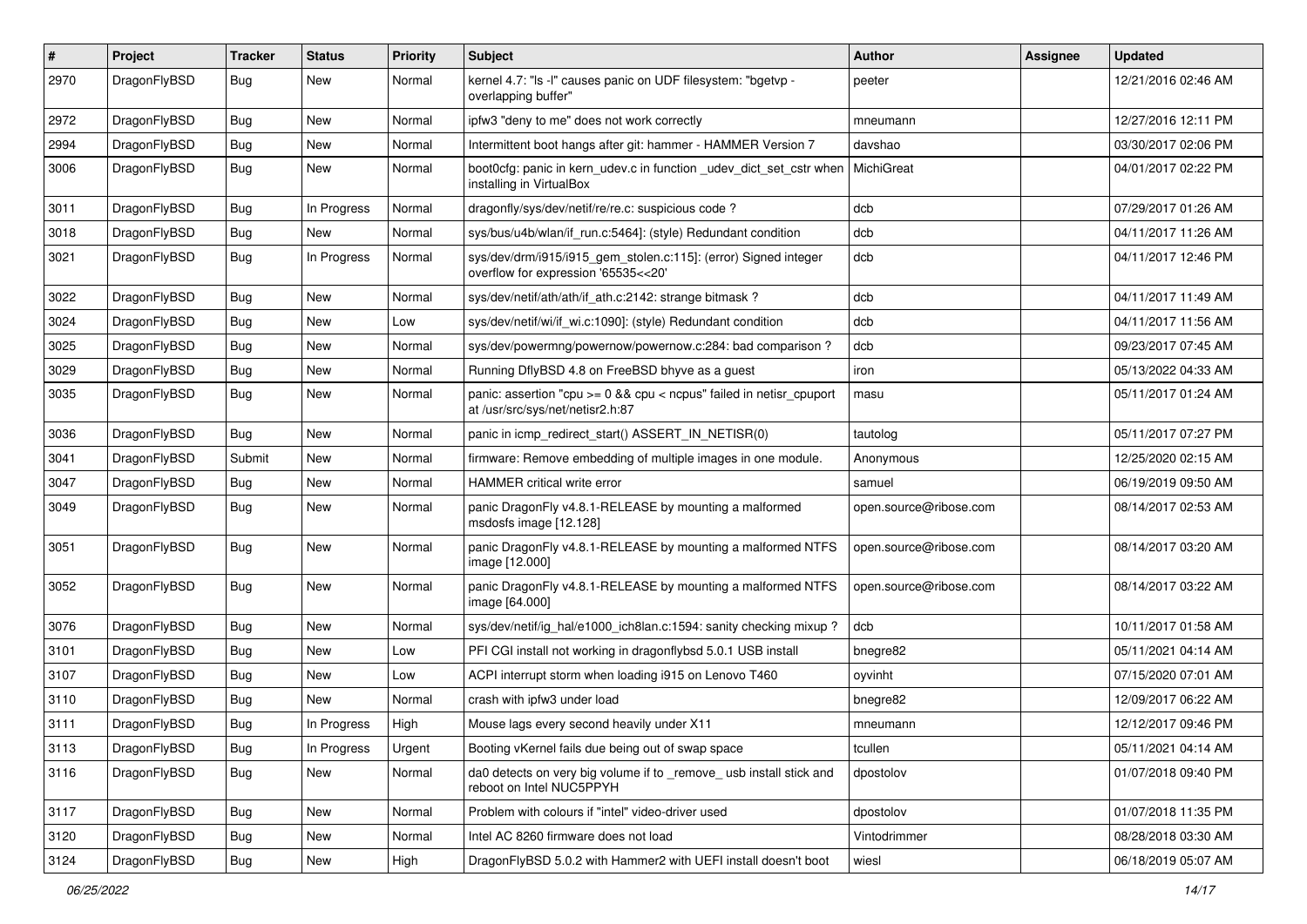| $\sharp$ | Project      | <b>Tracker</b> | <b>Status</b> | <b>Priority</b> | Subject                                                                                                                                                     | <b>Author</b>     | <b>Assignee</b> | <b>Updated</b>      |
|----------|--------------|----------------|---------------|-----------------|-------------------------------------------------------------------------------------------------------------------------------------------------------------|-------------------|-----------------|---------------------|
| 3129     | DragonFlyBSD | Bug            | New           | High            | Kernel panic with 5.2.0 on A2SDi-4C-HLN4F                                                                                                                   | stateless         |                 | 04/24/2018 12:50 AM |
| 3132     | DragonFlyBSD | Bug            | <b>New</b>    | Low             | unifdef mined                                                                                                                                               | bcallah           |                 | 04/26/2018 08:34 PM |
| 3134     | DragonFlyBSD | Bug            | New           | Normal          | RFC 3021 (/31 networks) appear to be unsupported                                                                                                            | jailbird          |                 | 05/16/2018 11:03 PM |
| 3135     | DragonFlyBSD | Submit         | New           | Normal          | Add EVFILT_RECV and EVFILT_SEND                                                                                                                             | tautolog          |                 | 05/25/2018 09:59 PM |
| 3139     | DragonFlyBSD | Bug            | <b>New</b>    | Normal          | USB Mouse Does Not Work in DragonflyBSD guest on VirtualBox                                                                                                 | chiguy1256        |                 | 06/24/2018 10:14 PM |
| 3141     | DragonFlyBSD | Bug            | <b>New</b>    | Normal          | dhclient blocks boot process                                                                                                                                | rowo              |                 | 12/16/2018 11:01 AM |
| 3142     | DragonFlyBSD | Submit         | New           | Normal          | lib/libdmsg: Unbreak using new API EVP_CIPHER_CTX_new()                                                                                                     | tkusumi           |                 | 07/08/2018 04:18 AM |
| 3143     | DragonFlyBSD | Bug            | New           | Normal          | assertion "0" failed in hammer2_inode_xop_chain_sync                                                                                                        | cbin              |                 | 07/18/2018 12:50 PM |
| 3147     | DragonFlyBSD | Submit         | New           | Normal          | Enable headless installation                                                                                                                                | ddegroot          |                 | 10/09/2018 01:25 PM |
| 3152     | DragonFlyBSD | <b>Bug</b>     | Feedback      | Normal          | Console's size in ttyv0 and single user mode is sticking to 80x25,<br>while ttyv1 can make use of the whole screen                                          | overtime          |                 | 02/24/2019 01:08 AM |
| 3157     | DragonFlyBSD | Bug            | <b>New</b>    | Normal          | TP-Link UE300 not working in 5.2-RELEASE                                                                                                                    | tuxillo           |                 | 11/15/2018 02:08 PM |
| 3165     | DragonFlyBSD | Bug            | <b>New</b>    | Normal          | Looping at boot time                                                                                                                                        | gop               |                 | 12/28/2018 01:04 PM |
| 3170     | DragonFlyBSD | <b>Bug</b>     | <b>New</b>    | Normal          | repeatable nfsd crash                                                                                                                                       | tse               |                 | 06/11/2020 05:52 AM |
| 3184     | DragonFlyBSD | Bug            | New           | Normal          | tsleep(9) return value when PCATCH specified                                                                                                                | tkusumi           |                 | 04/03/2019 06:49 AM |
| 3189     | DragonFlyBSD | Bug            | <b>New</b>    | Normal          | Allow DragonFly Mail Agent to accept an alternate config via<br>command line switch                                                                         | iang              |                 | 08/16/2021 12:42 AM |
| 3194     | DragonFlyBSD | <b>Bug</b>     | New           | High            | Hammer kernel crash on mirror-stream of PFS after upgrade<br>(assertion "cursor->flags &<br>HAMMER_CURSOR_ITERATE_CHECK" failed in<br>hammer_btree_iterate) | Anonymous         |                 | 06/29/2019 01:32 PM |
| 3196     | DragonFlyBSD | Bug            | New           | Normal          | test issue after redmine upgrade (2)                                                                                                                        | tuxillo           |                 | 07/05/2019 04:33 AM |
| 3197     | DragonFlyBSD | Bug            | New           | Normal          | DragonFly upgrades                                                                                                                                          | tse               |                 | 04/18/2020 04:18 PM |
| 3199     | DragonFlyBSD | Bug            | New           | Normal          | PFS label not found panic                                                                                                                                   | tse               |                 | 08/21/2019 03:51 AM |
| 3201     | DragonFlyBSD | Submit         | <b>New</b>    | Normal          | Fixes make search display                                                                                                                                   | htse              |                 | 08/20/2021 04:02 PM |
| 3206     | DragonFlyBSD | Submit         | New           | Normal          | update psm/kbd to FreeBSD 12.0 code                                                                                                                         | htse              |                 | 10/05/2019 03:49 PM |
| 3208     | DragonFlyBSD | Bug            | New           | Normal          | Crash related to nfsd                                                                                                                                       | tse               |                 | 06/11/2020 05:52 AM |
| 3209     | DragonFlyBSD | Bug            | New           | Normal          | svc has some minor bugs                                                                                                                                     | arcade@b1t.name   |                 | 10/24/2019 09:08 AM |
| 3215     | DragonFlyBSD | Bug            | <b>New</b>    | Normal          | Hang in tcdrain(3) after write(3)                                                                                                                           | noloader          |                 | 11/25/2019 03:08 PM |
| 3217     | DragonFlyBSD | <b>Bug</b>     | <b>New</b>    | Normal          | rescue tools: make install fails if rescue folder doesn't exist                                                                                             | t_dfbsd           |                 | 11/27/2019 08:16 PM |
| 3218     | DragonFlyBSD | <b>Bug</b>     | <b>New</b>    | Normal          | Kernel panics are not sent to comconsole when booted over EFI                                                                                               | mqudsi            |                 | 12/02/2019 08:52 PM |
| 3219     | DragonFlyBSD | <b>Bug</b>     | New           | Normal          | x11/xorg port can not be build                                                                                                                              | <b>UlasSAYGIN</b> |                 | 03/31/2020 08:57 AM |
| 3222     | DragonFlyBSD | <b>Bug</b>     | New           | Normal          | gcc - undefined reference to '__atomic_load' (missing libatomic?)                                                                                           | mneumann          |                 | 02/08/2020 02:45 AM |
| 3224     | DragonFlyBSD | <b>Bug</b>     | New           | Normal          | Kernel panic when trying to ping6                                                                                                                           | zhtw              |                 | 03/08/2020 08:55 AM |
| 3225     | DragonFlyBSD | <b>Bug</b>     | New           | Normal          | nfsd freeze when using gemu                                                                                                                                 | tse               |                 | 03/17/2020 11:52 AM |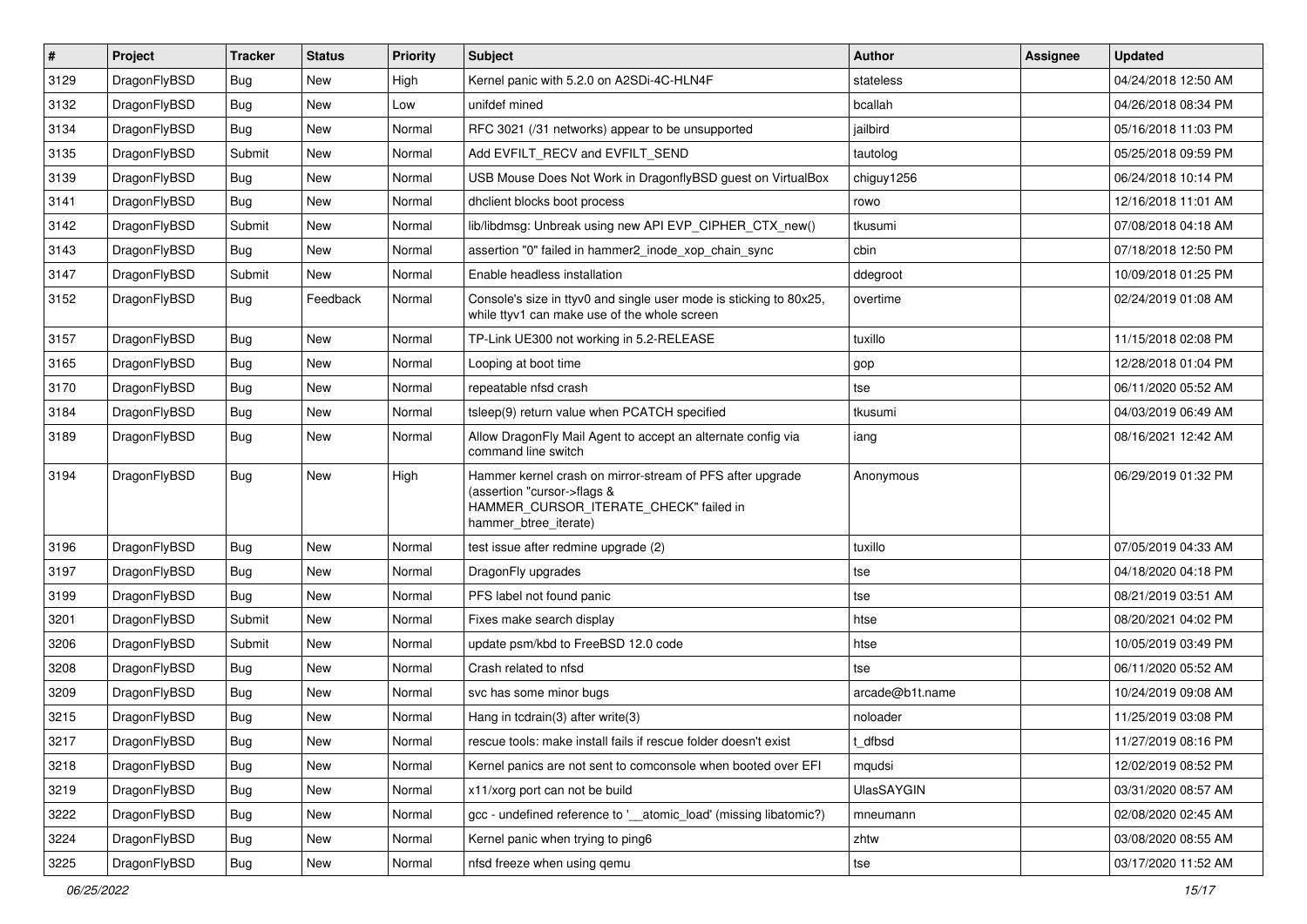| $\sharp$ | Project      | <b>Tracker</b> | <b>Status</b> | <b>Priority</b> | Subject                                                                                                   | Author            | Assignee | <b>Updated</b>      |
|----------|--------------|----------------|---------------|-----------------|-----------------------------------------------------------------------------------------------------------|-------------------|----------|---------------------|
| 3226     | DragonFlyBSD | <b>Bug</b>     | <b>New</b>    | Normal          | Xorg freezes in vm: thread stuck in "objtrm1"                                                             | peeter            |          | 04/08/2020 02:10 AM |
| 3227     | DragonFlyBSD | Submit         | <b>New</b>    | Normal          | Add HAMMER2 instructions in the installation medium README                                                | daftaupe          |          | 03/26/2020 03:34 PM |
| 3228     | DragonFlyBSD | Bug            | New           | Low             | pfi kif unref: state refcount $\leq$ 0 in dmesg                                                           | justin            |          | 03/05/2021 06:39 AM |
| 3231     | DragonFlyBSD | Bug            | New           | Normal          | wifi drops on 5.8                                                                                         | tse               |          | 04/06/2020 05:08 AM |
| 3235     | DragonFlyBSD | Bug            | <b>New</b>    | Normal          | Kernel panic in devfs vnops.c                                                                             | mneumann          |          | 04/28/2020 07:00 AM |
| 3238     | DragonFlyBSD | Bug            | <b>New</b>    | Normal          | race conditions when printing from vkernel console                                                        | piecuch           |          | 05/19/2020 02:50 PM |
| 3239     | DragonFlyBSD | Bug            | New           | Normal          | unable to SIGKILL glitched emacs                                                                          | piecuch           |          | 05/26/2020 03:30 AM |
| 3240     | DragonFlyBSD | Bug            | <b>New</b>    | High            | compile error because of openssl with /usr/dports/security/rhash for<br>mysql 8 install                   | <b>UlasSAYGIN</b> |          | 06/04/2020 08:05 AM |
| 3243     | DragonFlyBSD | Bug            | <b>New</b>    | Normal          | SMART status not reported properly for SSD disks                                                          | daftaupe          |          | 09/09/2020 11:03 PM |
| 3245     | DragonFlyBSD | Bug            | New           | Normal          | panic: free: guard1x fail, i915 load from loader.conf                                                     | polachok          |          | 08/21/2020 10:36 AM |
| 3246     | DragonFlyBSD | Bug            | New           | Normal          | HAMMER2 unable to handle ENOSPC properly                                                                  | tkusumi           |          | 09/04/2020 11:11 AM |
| 3247     | DragonFlyBSD | Bug            | New           | Normal          | Kernel panic doing nothing much                                                                           | phma              |          | 09/12/2020 11:40 PM |
| 3249     | DragonFlyBSD | Bug            | <b>New</b>    | Normal          | HAMMER2 fsync(2) not working properly                                                                     | tkusumi           |          | 09/21/2020 07:07 AM |
| 3252     | DragonFlyBSD | Bug            | New           | Normal          | tcsetattr/tcgetattr set errno incorrectly on non-TTY                                                      | tonyc             |          | 10/26/2020 09:34 PM |
| 3266     | DragonFlyBSD | Bug            | <b>New</b>    | High            | Filesystems broken due to "KKASSERT(count &<br>TOK_COUNTMASK);"                                           | tkusumi           |          | 03/15/2021 01:21 PM |
| 3269     | DragonFlyBSD | <b>Bug</b>     | In Progress   | Normal          | Is double-buffer'd buf still required by HAMMER2 ?                                                        | tkusumi           |          | 05/12/2021 04:09 PM |
| 3276     | DragonFlyBSD | Submit         | New           | Normal          | Add option controlling whether gpt expand expands the last partition<br>(needs testing)                   | falsifian         |          | 07/10/2021 03:35 AM |
| 3278     | DragonFlyBSD | Bug            | <b>New</b>    | Normal          | Second screen image is distorted                                                                          | arcade@b1t.name   |          | 07/10/2021 03:36 AM |
| 3280     | DragonFlyBSD | Bug            | <b>New</b>    | Normal          | KMS console and i915(4) not working in 6.0                                                                | cmusser           |          | 07/10/2021 03:35 AM |
| 3281     | DragonFlyBSD | Bug            | <b>New</b>    | Normal          | Crash after leaving unattended for a while                                                                | bhaible           |          | 07/10/2021 03:32 AM |
| 3282     | DragonFlyBSD | <b>Bug</b>     | <b>New</b>    | Normal          | unexpected errno value from fopen()                                                                       | bhaible           |          | 07/10/2021 03:34 AM |
| 3283     | DragonFlyBSD | Bug            | New           | Normal          | mknodat() cannot create FIFOs                                                                             | bhaible           |          | 07/10/2021 03:34 AM |
| 3284     | DragonFlyBSD | Bug            | New           | Normal          | Wrong towlower() result for U+038A                                                                        | bhaible           |          | 07/10/2021 03:34 AM |
| 3298     | DragonFlyBSD | Bug            | New           | Normal          | Running "w" and having logged in via XDM through VNC, "w" prints<br>an extra error message                | piecuch           |          | 10/25/2021 09:16 AM |
| 3299     | DragonFlyBSD | Bug            | In Progress   | Normal          | DragonFlyBSD reports utterly wrong uptime (most of the time, right<br>after booting in)                   | adrian            |          | 11/11/2021 01:43 PM |
| 3300     | DragonFlyBSD | <b>Bug</b>     | New           | Normal          | Running Xvnc from TigerVNC package through the INETD daemon<br>in TCP WAIT mode fails hard                | adrian            |          | 01/08/2022 04:25 AM |
| 3301     | DragonFlyBSD | <b>Bug</b>     | <b>New</b>    | Normal          | Gkrellm from the packages is not showing logged in users in main<br>window, logged in users always $== 0$ | adrian            |          | 01/08/2022 04:24 AM |
| 3302     | DragonFlyBSD | <b>Bug</b>     | New           | Normal          | Will not boot on System76 Lemur Pro (lemp10)                                                              | piecuch           |          | 11/03/2021 10:21 AM |